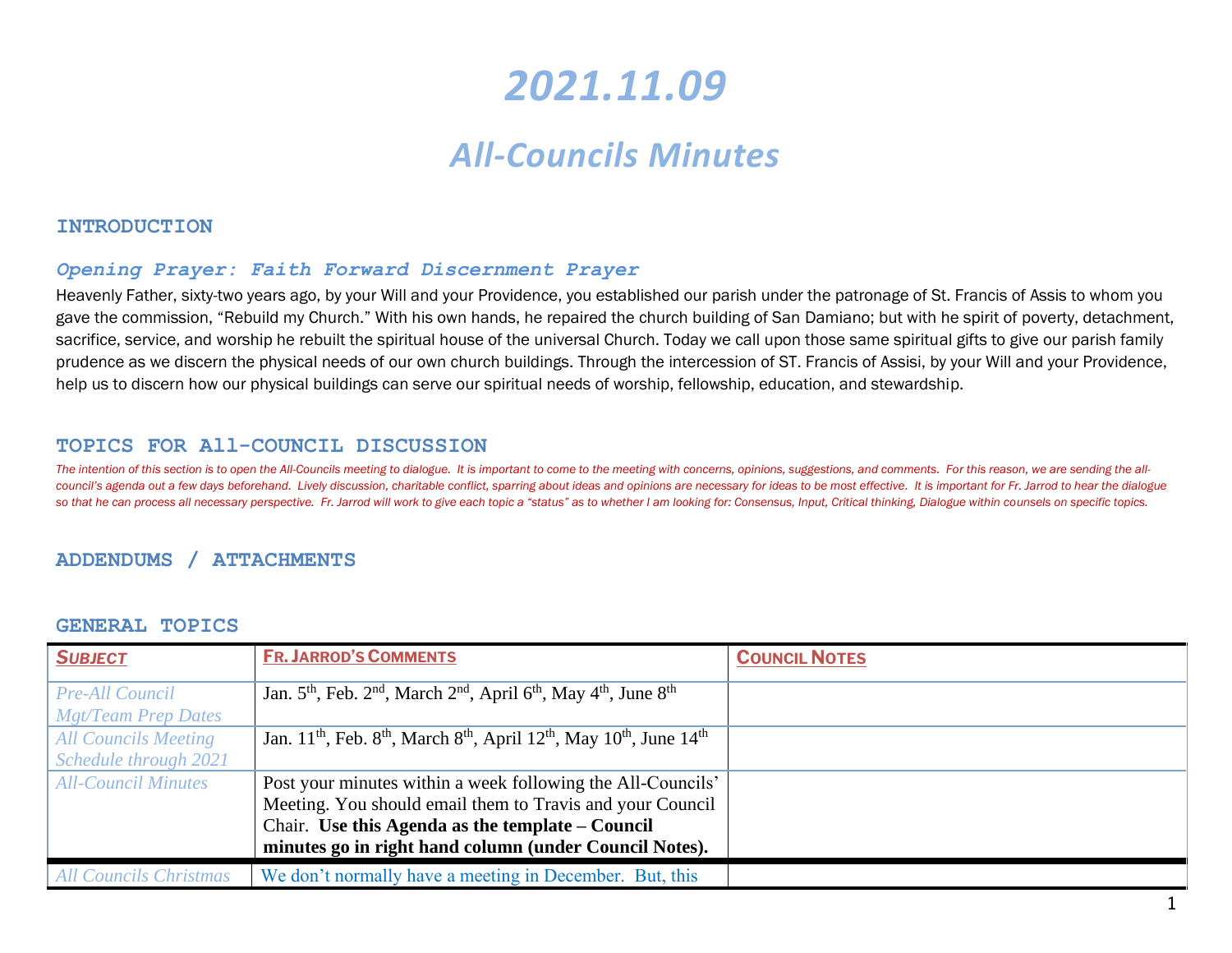| Party                    | year, as crazy and stressful as it has been through this<br>pandemic – let's all get together Dec. $14th$ for an All<br>Councils Christmas gathering. Same start time: 6:30 pm -<br>come and go as you like after that.                                                                                                                                                                                                                                                  |  |
|--------------------------|--------------------------------------------------------------------------------------------------------------------------------------------------------------------------------------------------------------------------------------------------------------------------------------------------------------------------------------------------------------------------------------------------------------------------------------------------------------------------|--|
| <b>Parish Dinner</b>     | I'd like to express my deep thanks and gratitude to all who<br>helped with the Parish Dinner. What a wonderful evening!<br>Our parish came together as a family in joyful celebration of<br>the Lord and in warm fellowship. To see our parish families<br>together and so joyful after all that everybody's been<br>through is a testament to the Holy Spirit and the strength of<br>this parish. Thank you.                                                            |  |
| <b>Fun Night</b>         | Fun Night was a raging success and over \$60,000 was<br>raised. Thank you to everybody who helped with this.                                                                                                                                                                                                                                                                                                                                                             |  |
| <b>Facilities Update</b> | We had a limited/targeted Parish Workday on Oct. 2 <sup>nd</sup> . The<br>guilds assisted Pat Malone and others on landscaping,<br>particularly around the school, as well as assistance with<br>Parish Dinner set-up.                                                                                                                                                                                                                                                   |  |
|                          | If you haven't had a chance to see the sidewalk areas leading<br>into the school, you'll want to take a look. Bushes and<br>shrubs that were many years old, at the end of their life, and<br>in many cases overgrown and dying, have all been cleared<br>out. It was a good bit of work. It's already a huge<br>improvement to the look of the parking lot and school, and<br>will be even better once replacement plants are put in.                                   |  |
| <b>Rebuild my Church</b> | We are still in the public phase of the Rebuild My Church<br>campaign which kicked off the weekend of August 28 <sup>th</sup> /29 <sup>th</sup> .<br>We have raised to date, over \$5 million dollars for the<br>campaign. While this represents good progress toward our<br>goals, this number comes from only 20% of our parish<br>families. It's going to be important for the campaign for a<br>larger percentage of our parish families to get involved in<br>this. |  |
|                          | We still plan to have the public phase of the campaign<br>wrapped up by the end of November. That doesn't mean<br>efforts will stop at that point. This is a three-year campaign                                                                                                                                                                                                                                                                                         |  |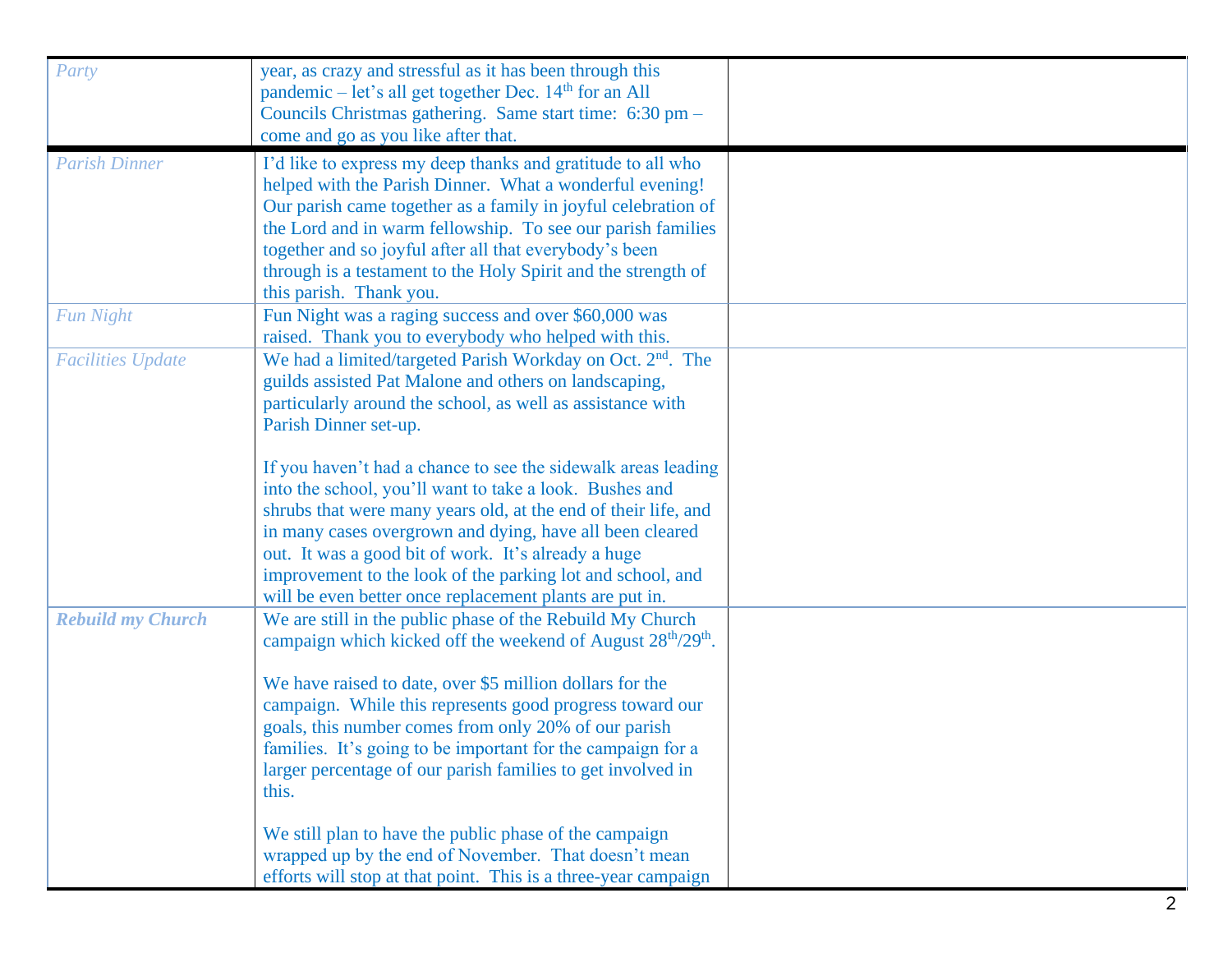|                                                 | and families will have the opportunity to participate even<br>after the end of the formal, public campaign efforts.                                                                                                                                                                                                                                                                                                                                              |  |
|-------------------------------------------------|------------------------------------------------------------------------------------------------------------------------------------------------------------------------------------------------------------------------------------------------------------------------------------------------------------------------------------------------------------------------------------------------------------------------------------------------------------------|--|
|                                                 | To date, a mailing has gone out to all parish households. It<br>contained a letter from me and a copy of the campaign case<br>booklet, with a request that parishioners prayerfully consider<br>a pledge or outright gift to the campaign.                                                                                                                                                                                                                       |  |
|                                                 | The RMC committee has been reaching out by phone to<br>around 800 parishioner households to meet and discuss the<br>opportunity for them to contribute to the campaign.                                                                                                                                                                                                                                                                                          |  |
|                                                 | November will include additional efforts such as an in-pew<br>appeal on Nov. 20 <sup>th</sup> /21 <sup>st</sup> . We had tables after all Masses this<br>past weekend in the Vestibule and Clare Hallway to help<br>people complete pledges.                                                                                                                                                                                                                     |  |
| <b>Women's and Men's</b><br><b>Acts Retreat</b> | The women's and men's ACTS retreat were recently held.<br>They were very successful, and well attended given the fact<br>the ACTS teams are restarting momentum following the<br>Covid shutdown of these retreats. The ACTS retreats this                                                                                                                                                                                                                        |  |
|                                                 | year are the first time the retreats have been SFA led. This<br>is an important step for ACTS at SFA. The efforts of all the<br>ladies and men at SFA who helped make these retreats a<br>success are very much appreciated. This is a powerful<br>program that has positively affected many people.                                                                                                                                                             |  |
| <b>Porter Team</b>                              | Our Porter team has reached out asking the parish for help.<br>Our porters lock up the Church facilities every evening.<br>This is an important task for obvious reasons. It doesn't take<br>long – about 10 minutes, but it does require somebody here<br>every evening to do it. The goal has been to have about 30<br>people on the team, so each individual has only one evening<br>commitment per month. The team is down to only around a<br>dozen people. |  |
|                                                 | We are currently asking the Knights and the Men's and<br>Women's ACTS teams (and anybody else) to consider<br>volunteering to help with this. Volunteers should get with<br>Travis.                                                                                                                                                                                                                                                                              |  |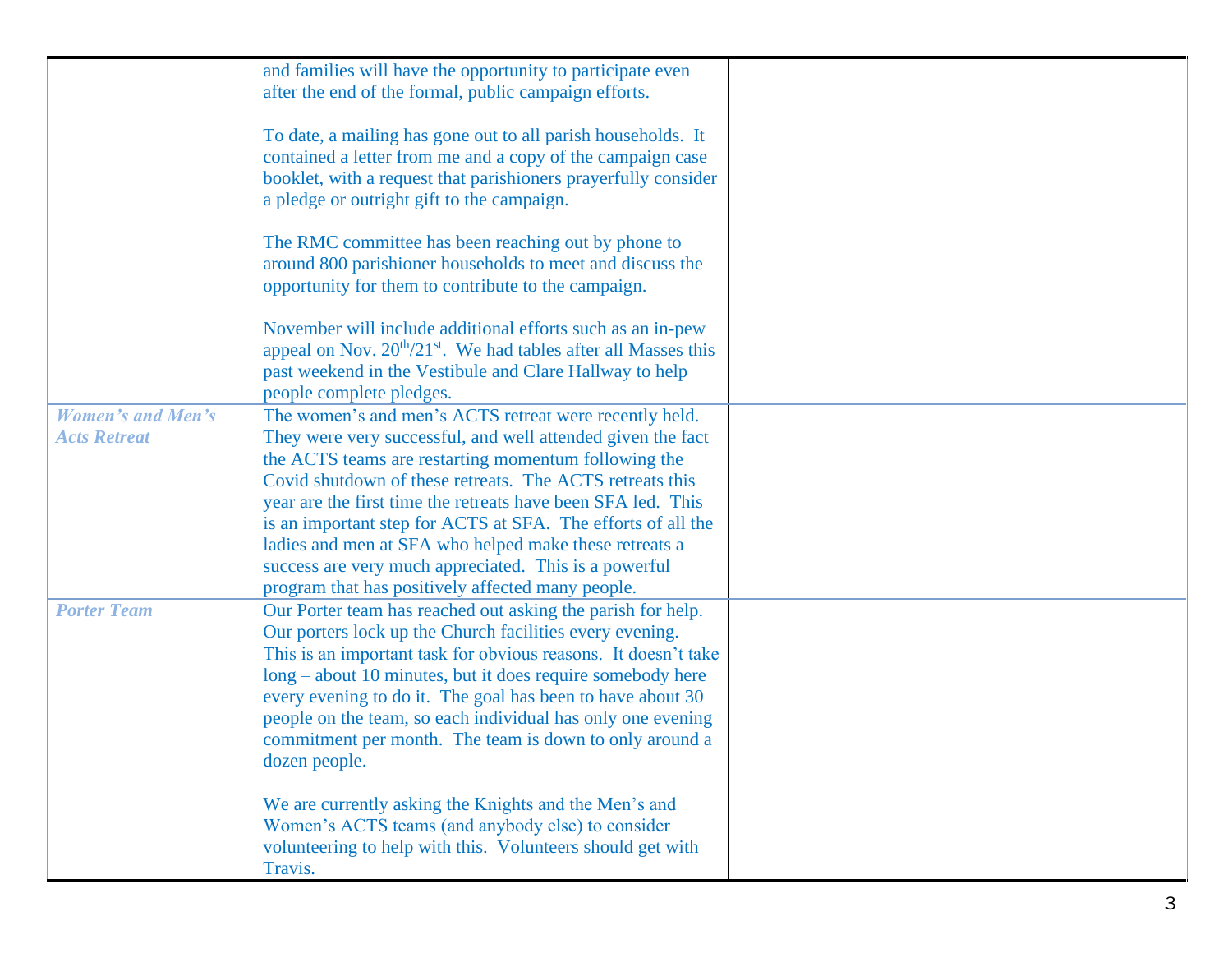| <b>Important Dates/Events</b><br>Coming Up | <b>Stewardship Fair</b> - Nov 7 <sup>th</sup> @ 2:30pm and Nov $10^{th}$ @ 6:45<br>both in the gym. As a reminder, we need our ministries to<br>have tables set up behind where I'll be speaking. This is so<br>they can be thinking about new possibilities in giving of their<br>talent during my talk and can visit the tables after it. The<br>more participation we have from councils, committees,<br>ministries and guilds, the more success we will have in<br>getting new volunteer.<br><b>Estate Planning/Planned Giving Seminar</b> – This past<br>Saturday, Travis, Ryan Farley and Leon Keiter gave a<br>presentation on estate planning and planned giving. We had<br>families during the feasibility study express a desire for<br>information about this. Thus, this was a response to these<br>requests.<br><b>Lay Witness talks</b> – November $13th - 14th$<br><b>Commitment Weekend</b> – November $20^{th} - 21^{st}$<br><b>Ministry Breakfast</b> – January $15th$ | <b>FJ NOTE:</b><br>FJ meet with a Council<br>Jan. $17th - 6:30$ pm<br>Jan. $18^{th} - 6:30$ pm<br>Jan. $24^{th} - 6:30$ pm<br>Jan. $25^{th} - 6:30$ pm |
|--------------------------------------------|------------------------------------------------------------------------------------------------------------------------------------------------------------------------------------------------------------------------------------------------------------------------------------------------------------------------------------------------------------------------------------------------------------------------------------------------------------------------------------------------------------------------------------------------------------------------------------------------------------------------------------------------------------------------------------------------------------------------------------------------------------------------------------------------------------------------------------------------------------------------------------------------------------------------------------------------------------------------------------------|--------------------------------------------------------------------------------------------------------------------------------------------------------|
|                                            |                                                                                                                                                                                                                                                                                                                                                                                                                                                                                                                                                                                                                                                                                                                                                                                                                                                                                                                                                                                          |                                                                                                                                                        |

#### **DIOCESAN INFORMATION – None for this meeting FUTURE TOPICS FOR DISCUSSION FOLLOW UP DISCUSSIONS**

*This section will be for those topics that require extended discussion, times for councils to speak individually, and for individuals to process information. These topics will be first introduced in "items for discussion" and then followed up on in successive councils' meetings under this section.*

### **COMMUNICATIONS COUNCIL**

| <i>MEMBERS</i> | <b>MEMBERS</b>                                    | <b>Members in attendance</b>                          |
|----------------|---------------------------------------------------|-------------------------------------------------------|
|                |                                                   | Aaron Leiker, Alexa Smith, Ann Walden, Fran Cook, Jes |
|                | Aaron Leiker, Alexa Smith, Ann Walden, Fran Cook, | Brouillette, Joe Wescott                              |
|                |                                                   | Absent                                                |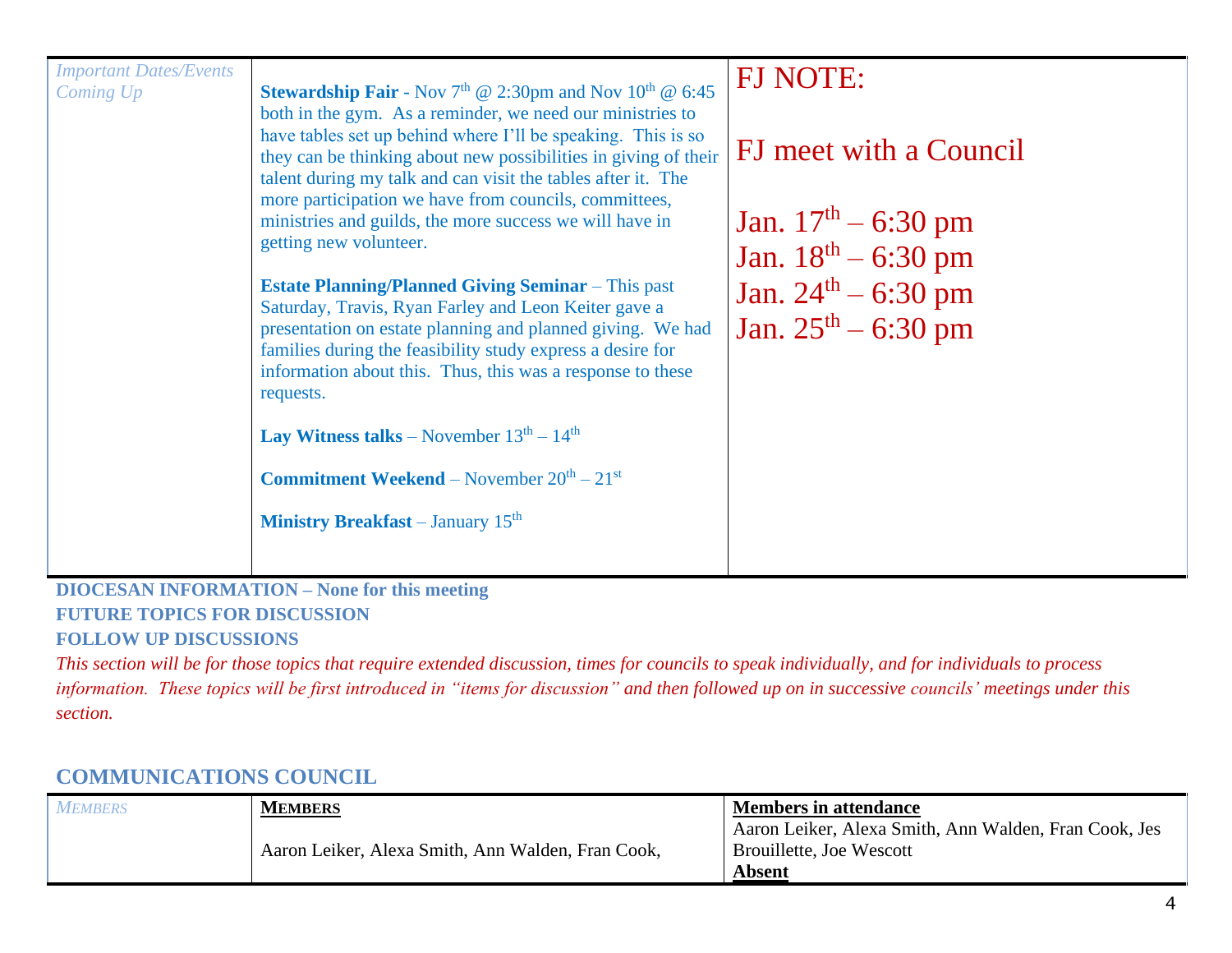|                               | Jeremy Lezniak, Jess Brouillette, Joe Wescott, Joe Shobe                                                                                                                                                                                                                                                                                       | Jeremy Lezniak, Joe Shobe                                                                                                                                                                                                                                                                                                                                                |
|-------------------------------|------------------------------------------------------------------------------------------------------------------------------------------------------------------------------------------------------------------------------------------------------------------------------------------------------------------------------------------------|--------------------------------------------------------------------------------------------------------------------------------------------------------------------------------------------------------------------------------------------------------------------------------------------------------------------------------------------------------------------------|
| <b>Council Chair Position</b> | Council Chair & Council Seat                                                                                                                                                                                                                                                                                                                   | Welcome new member, Joe Wescott!                                                                                                                                                                                                                                                                                                                                         |
|                               | Aaron restated Father's request that we take our time and<br>think about this and pray about it. Ann mentioned that she<br>will be retiring from her Vernacular editing position at the<br>end of the year, and at that time would be willing - if needed<br>- to serve in another capacity on the council.                                    | Council Chair – Aaron not able to serve as chair due to<br>family/personal obligations; Ann has agreed to Chair, Jes<br>Brouillette will be Vice Chair. (Separately, Fran talked to<br>Joe Shobe and agreed to serve as Secretary in 2022.)                                                                                                                              |
| General                       | <b>Mapping Project</b><br>Jeremy briefly explained this to us - the database,<br>geographic mapping tool, etc. He and Travis P. are fine-<br>tuning it now. Evangelization to our own parishioners is the<br>first phase - bringing together "mini church communities"<br>such as small Bible Study groups.<br><b>Calendar of Publications</b> | Jeremy was not present, so no further discussion on<br>mapping project; Father Jarrod shared thoughts in larger<br>meeting about first messaging to be "are you coming back<br>to Sunday Mass, and if not, how can I get you there?" He<br>said the intention of this project is human interaction of<br>parishioners and connecting people who live near each<br>other. |
|                               | We aren't sure what is meant by this or what we're<br>supposed to do. Aaron will speak with Father for<br>clarification. Alexa received from Rebecca a calendar<br>detailing all annual publications and the times in which they<br>are produced and published. Alexa should have this                                                         | Team discussed briefly the overlap between bulletin,<br>vernacular, social media - reiterated that we should have<br>one message that is pushed out to multiple formats.                                                                                                                                                                                                 |
|                               | document and can review it with the council.                                                                                                                                                                                                                                                                                                   | Throughout Father's talk, he mentioned several upcoming<br>or ongoing items he wants to make sure are promoted,<br>including:<br>Christ the King Prayer Service Nov. 21<br>Value Them Both Amendment<br>Parish Mission<br>Mardi Gras Dance<br>Use of "Formed"                                                                                                            |
| <b>Flocknote</b>              | <b>Flocknote Troubleshooting</b><br>Aaron said that the ACTS Retreat teams gave up on using<br>Flocknote because too many people weren't getting the<br>information. They use group texts or GroupMe instead. We<br>discussed what could be done about this. Can we contact<br>Flocknote support for assistance? Do we need to give people     | Very few ministries are using Flocknote. Jes did some<br>troubleshooting; each member must accept the invitation to<br>join each group. It is not a simple one-step process; each<br>member must follow up with acceptance email/text to<br>agree to receive messages for each group. Because of this,<br>significant user error is possible. Team discussed, should     |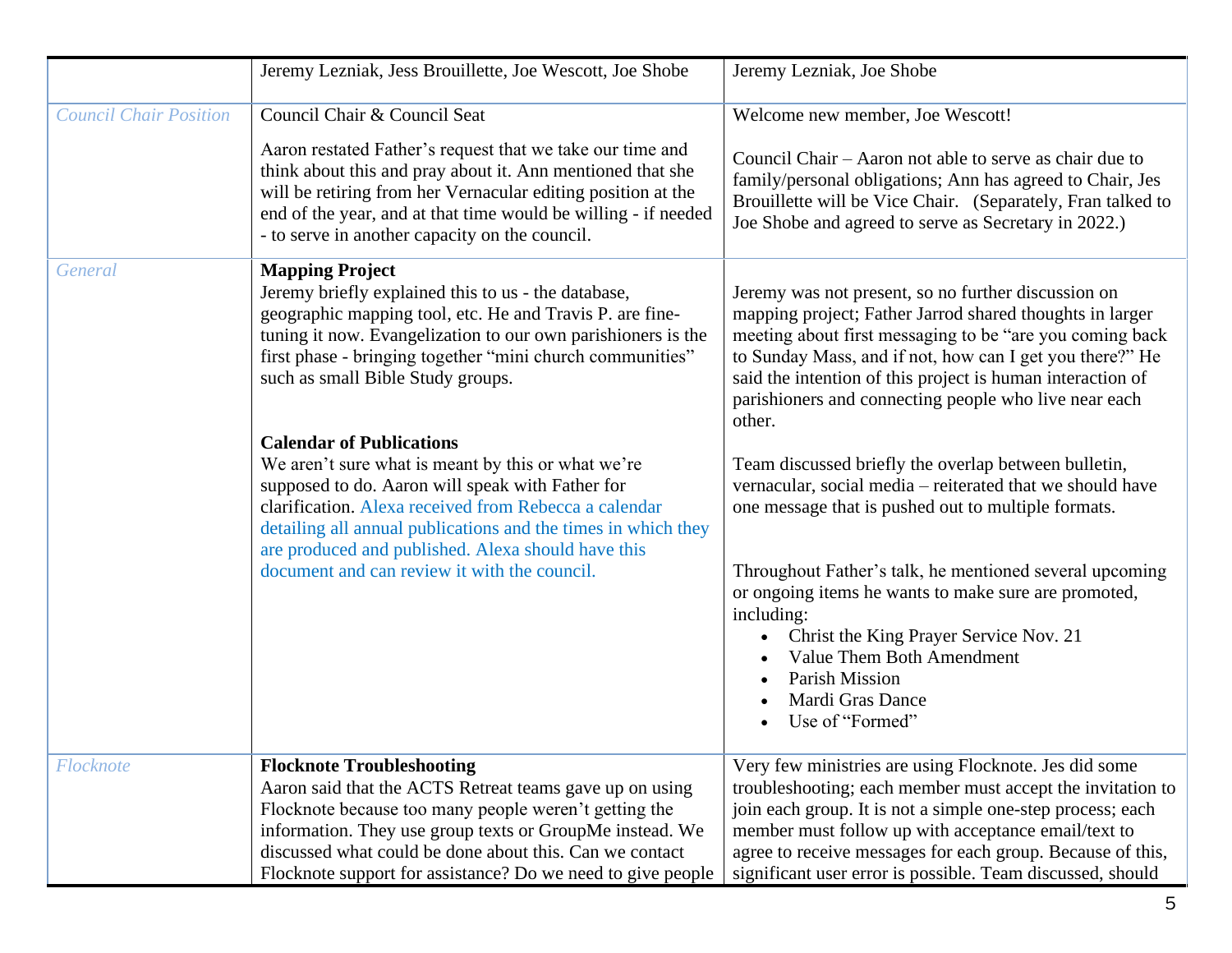| better instructions on how to sign up or how to help their<br>we set up signup ipads/laptops after Masses? We need to<br>ministry teams sign up the right ways so they will receive<br>consistently push information about Flocknote – the more<br>people see it; the more likely they are going to believe it is<br>the texts or emails? Alexa will follow up with Flocknote and<br>research solutions on this. Perhaps we have step-by-step<br>not spam/it is safe.<br>instructions and/or FAQs that we can easily share with<br>parishioners. These things need to be ongoing/always<br>available - not just communicated once and then dropped. I<br>Ann said that we shouldn't discard Flocknote without a<br>am very interested in this problem. If Flocknote is not an<br>real effort to make it work. The Communications Council<br>efficient tool of communication then we need to discern its<br>in the past spent considerable time researching and<br>implementing it, so it would be better to do what we can to<br>usefulness for our parish.<br>encourage its use, give people instructions on how to use it,<br>and help troubleshoot w/ any difficulties. We will plan on<br>doing some sort of annual instruction on its use at the<br><b>Bulletin Available via Email</b><br>We need to remind parishioners that they can receive the<br>January Leadership Breakfast, as it is an ongoing tool that<br>we think will help with parish-wide communications, as<br>Bulletin via email and instruct them how to do that. Ideas<br>well as individual ministry communications.<br>would be to put something about this on the actual bulletin<br>page on the website - that way it would always be there -<br>and putting reminders in vernacular and bulletin. This is also<br>Follow-up: We forgot to put the Bulletin email signup in<br>something that should be included on the new parishioner<br>the SFA Welcome Flyer we just completed. However, we<br>welcome flyer. (Ann sent a follow-up email to all council<br>can still request that Alexa add it to the Bulletin itself as a<br>members regarding the history of this from our past<br>recurring item, whenever space permits, and request that<br>Joe add it to the Bulletin page on the website.<br>minutes.) |  |  |
|-------------------------------------------------------------------------------------------------------------------------------------------------------------------------------------------------------------------------------------------------------------------------------------------------------------------------------------------------------------------------------------------------------------------------------------------------------------------------------------------------------------------------------------------------------------------------------------------------------------------------------------------------------------------------------------------------------------------------------------------------------------------------------------------------------------------------------------------------------------------------------------------------------------------------------------------------------------------------------------------------------------------------------------------------------------------------------------------------------------------------------------------------------------------------------------------------------------------------------------------------------------------------------------------------------------------------------------------------------------------------------------------------------------------------------------------------------------------------------------------------------------------------------------------------------------------------------------------------------------------------------------------------------------------------------------------------------------------------------------------------------------------------------------------------------------------------------------------------------------------------------------------------------------------------------------------------------------------------------------------------------------------------------------------------------------------------------------------------------------------------------------------------------------------------------------------------------------------------------------------------------------------------------------------------|--|--|
|                                                                                                                                                                                                                                                                                                                                                                                                                                                                                                                                                                                                                                                                                                                                                                                                                                                                                                                                                                                                                                                                                                                                                                                                                                                                                                                                                                                                                                                                                                                                                                                                                                                                                                                                                                                                                                                                                                                                                                                                                                                                                                                                                                                                                                                                                                 |  |  |
|                                                                                                                                                                                                                                                                                                                                                                                                                                                                                                                                                                                                                                                                                                                                                                                                                                                                                                                                                                                                                                                                                                                                                                                                                                                                                                                                                                                                                                                                                                                                                                                                                                                                                                                                                                                                                                                                                                                                                                                                                                                                                                                                                                                                                                                                                                 |  |  |

| <b>Task Reports</b> |
|---------------------|
|                     |

| <b>Social Media</b> | Jeremy asked how will we communicate with people in the        | Team will continue to work on a survey for full council;    |
|---------------------|----------------------------------------------------------------|-------------------------------------------------------------|
|                     | parish who don't use social media? Jeremy said he strongly     | will take feedback and then work on a communications        |
|                     | prefers texts for significant announcements. Ann mentioned     | strategy in January. Fran to resend the link to the survey  |
|                     | email, texts and traditional ways such as the Bulletin. That's | draft; we wish to ask the full council what they want to    |
|                     | what led us down the path of discussing Flocknote and the      | see/what they don't want to see, and what types of          |
|                     | availability of a Bulletin link via email. Some of the         | mediums they use; promote use of event form.                |
|                     | members weren't aware they could sign up to receive the        |                                                             |
|                     | Bulletin that way. Others were concerned that we are relying   |                                                             |
|                     | on Flocknote to communicate, but some people aren't            | Fr. Jarrod reminded the team that we could cut Travis'      |
|                     | receiving the messages.                                        | Mass announcement from Mass recordings on YouTube           |
|                     |                                                                | each week. No need to re-record/recreate these. We did not  |
|                     | The School uses School Messenger for texting/emailing. I'm     | have time to discuss this during the meeting, but will talk |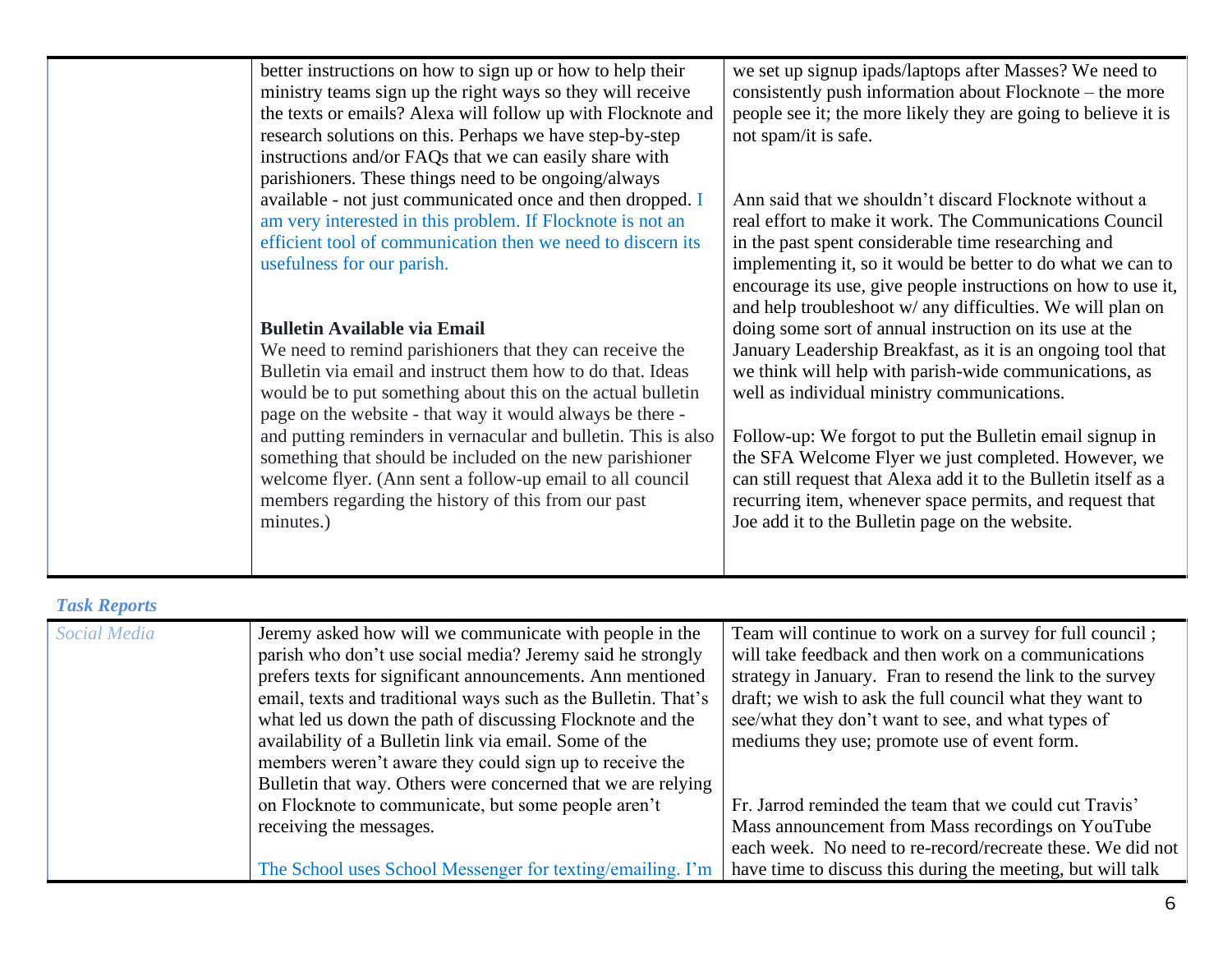| not sure if Flocknote has a texting feature or not. I believe it                                       | about it at the next meeting. |
|--------------------------------------------------------------------------------------------------------|-------------------------------|
| is possible to use School Messenger on a limited basis                                                 |                               |
| Mary Carter could easily answer that question if asked at the                                          |                               |
| Council meeting.                                                                                       |                               |
|                                                                                                        |                               |
| <b>Social Strategy</b>                                                                                 |                               |
| After much discussion, we decided what we really need is a                                             |                               |
| communications strategy, with social as just one part of it.                                           |                               |
| We discussed again the possibility of including Baptisms,                                              |                               |
| Funerals and New Parishioners in social posts and possibly                                             |                               |
| texts, instead of just once a month in the Vernacular. Is there                                        |                               |
| any reason not to? Other possible topics for sharing this way                                          |                               |
| would be RCIA milestones such as "sending," parish picnic,                                             |                               |
| parish dinner, reminders of major events, etc. Jess said we                                            |                               |
| could do some of these as text-only, some as links to longer<br>information, and some as short videos. |                               |
|                                                                                                        |                               |
| How frequent should these posts/texts occur? What topics or                                            |                               |
| types of posts should be included? What big calendar items                                             |                               |
| should we be promoting? Should others be able to post/text                                             |                               |
| besides Alexa? We decided to do some surveys - asking                                                  |                               |
| Parish Council members and other leaders for their thoughts                                            |                               |
| on this. (who is working on these surveys?)                                                            |                               |
|                                                                                                        |                               |
| Ann suggested it would be nice to have a recap of weekly                                               |                               |
| pulpit announcements available for those who were traveling                                            |                               |
| or otherwise missed them. These could                                                                  |                               |
| be a link to text or short videos. We could then share them                                            |                               |
| using various methods (social, text, email, web) as                                                    |                               |
| determined appropriate by the council.                                                                 |                               |
|                                                                                                        |                               |
| Our goal is to be ready with a new strategy by Jan. 1.                                                 |                               |
|                                                                                                        |                               |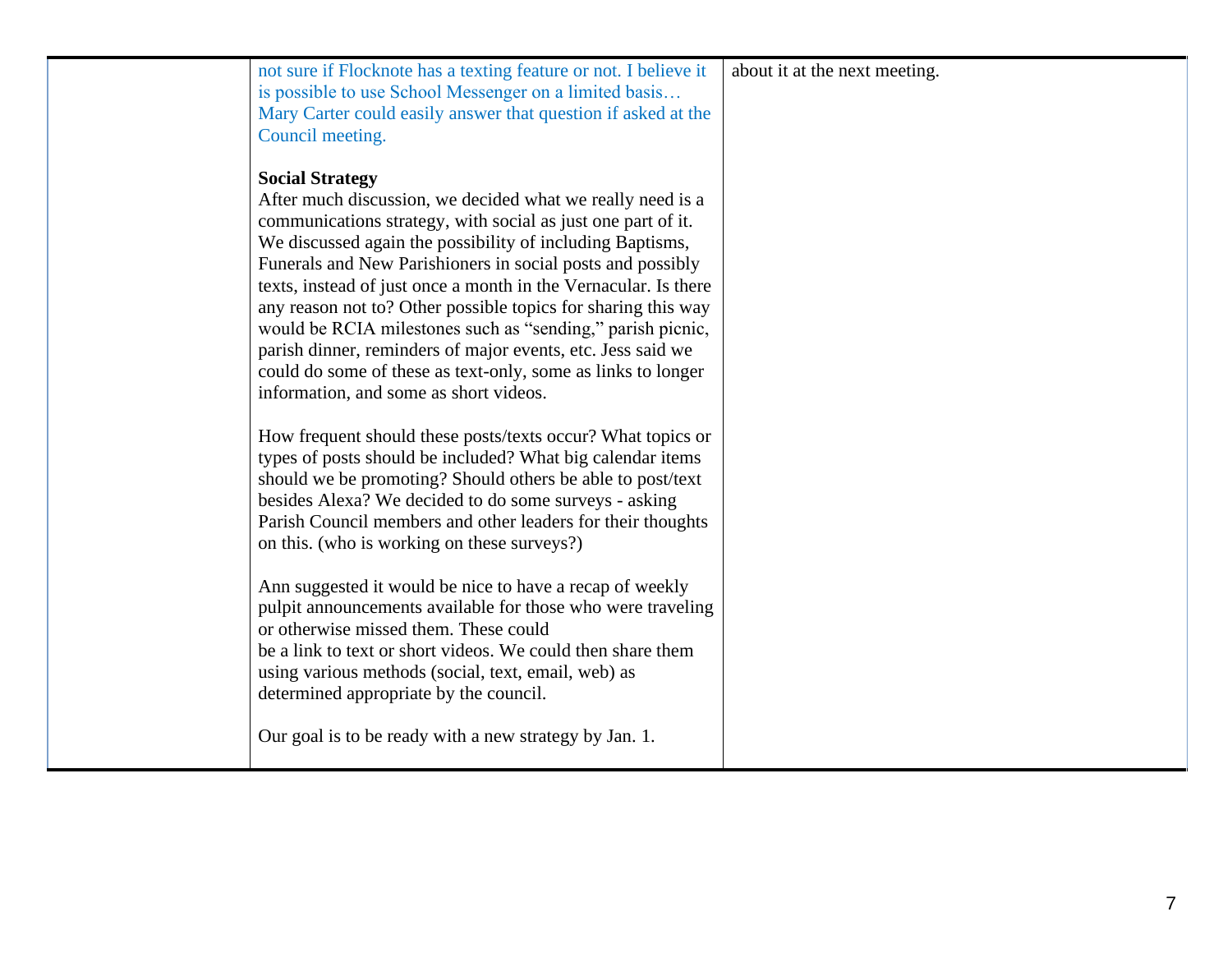

• Just do a simple black grocery bag with the SFA logo. It's already been done by the school (see photo at left).

• Can we just use the same vendor and place a reorder (updating the logo to the church logo)? Alexa to check with school staff to see who did this.

2) Car Decal

- Jess working on updated design.
- Aaron getting updated quote from printer.

3) St. Francis Prayer Card

- Lisa Lang asked that this be a 5x7 framed card. We are concerned that most people would not hang or display it in their home.
- We suggest instead that this be a St. Francis of Assisi Prayer fridge magnet.

4) Ministry / Event Description Packet

- This would outline ministries as well as yearly events such as the parish dinner or picnic, in a design as perennial as possible.
- We have far too many ministries to list them all, and the Parish is no longer doing an annual stewardship booklet. Instead, let's keep it simple as a one-page flyer – that lists our parish mission statement, core values, a few key events (picnic, dinner, RCIA), and lists our website as a resource for everything else they need to know. Be sure to include information about signing up w/ Flocknote to receive Bulletin, Vernacular and other key announcements from the parish.
- Alexa to create a draft of this and send to Council for help with editing and suggestions. Design deadline: end of October

Team Facetimed with Lisa Lang to share thoughts on new parishioner Welcome Packet materials. She said there is no budget for the project, so we encouraged her to reach out to Pat and Travis with the estimated cost once she has it all together, and get their approval.

- Jes has finished the decal design and will send it to Alexa. He will also solicit quotes for decal printing to some online vendors. (Local vendors have not replied to our requests for estimates.) He will provide that information to Lisa.
- Lisa said she was waiting on a design for the bag. We told her all she needs is the new church logo, and Alexa can easily provide that. Alexa has access to the parish logos on the Google drive and should be able to provide it to whoever is purchasing the bag. We recommend they use the same vendor as the school used in the past for the bag pictured at left.
- Lisa had requested that our committee provide a Welcome Flyer, but Alexa has not had time to work on it. Ann offered to create a single-page flyer to be included in the packets. (After the meeting, she sent it to the Communications Committee, Lisa, and church staff for approval. It is approved and done. Lisa will work with the church office to have it printed in house.)
- Lisa saw our recommendation for a fridge magnet, but it was after she had already purchased some St. Francis artwork from Etsy. She likes this idea better and will have the church office print it. Her plan is to order inexpensive 5x7 frames for this art and include that in the packet for people to hang in their homes.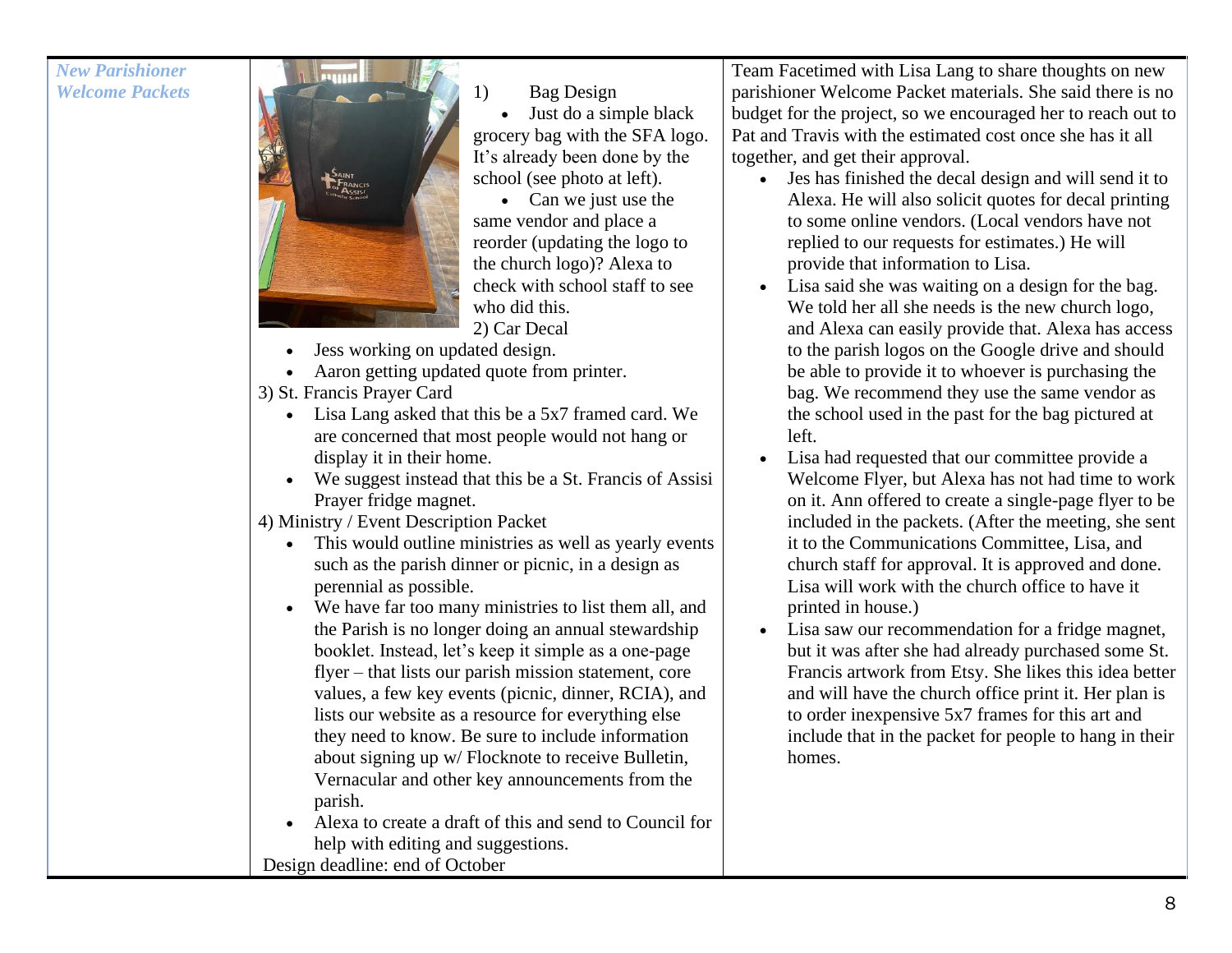### *Committees*

| <b>Creative Resources</b> | No updates                                                |
|---------------------------|-----------------------------------------------------------|
| <i>Internet</i>           | No updates; however, Fr. Jarrod requested that the        |
|                           | "homily" button on the website be replaced with a link to |
|                           | the parish YouTube page. (Followup: Ann asked Joe to do   |
|                           | this, and it is done.)                                    |
| Parish Library            | No updates                                                |
| Vernacular                | Ann Walden (copy editor) and Lanette Belton (news editor) |
|                           | are both stepping down at the end of this year. They are  |
|                           | seeking replacements. We would like the entire Parish     |
|                           | Council to spread the word and help us find new stewards  |
|                           | for this activity.                                        |

### *Guilds*

| <b>Graphic Design</b>       |                                                                                                                                                                                                                                                                                                                             | No updates |
|-----------------------------|-----------------------------------------------------------------------------------------------------------------------------------------------------------------------------------------------------------------------------------------------------------------------------------------------------------------------------|------------|
| <b>Parish Photographers</b> |                                                                                                                                                                                                                                                                                                                             | No updates |
| <b>Theologians</b>          | Some suggestions were listed by Ann to frame an<br>expectation of the guild members for contributing articles.<br>Articles should be around 500 words; Fr. Jarrod will give<br>final approval before publication.                                                                                                           | No updates |
|                             | Jeremy is also a member of the Theologians Guild and he<br>can provide input on how to reactivate this Guild for<br>purposes of supplying articles.<br>Jeremy, please touch base with me about this and we can<br>start getting these articles going.                                                                       |            |
| <b>Video Productions</b>    | Jess mentioned coming up with a list of resources needed so<br>that he and others could start creating videos to promote<br>parish events and for a variety of other purposes. Then, it<br>can be submitted to Father as a budget request.<br>I look forward to seeing the list of resources and seeing<br>videos produced. | No updates |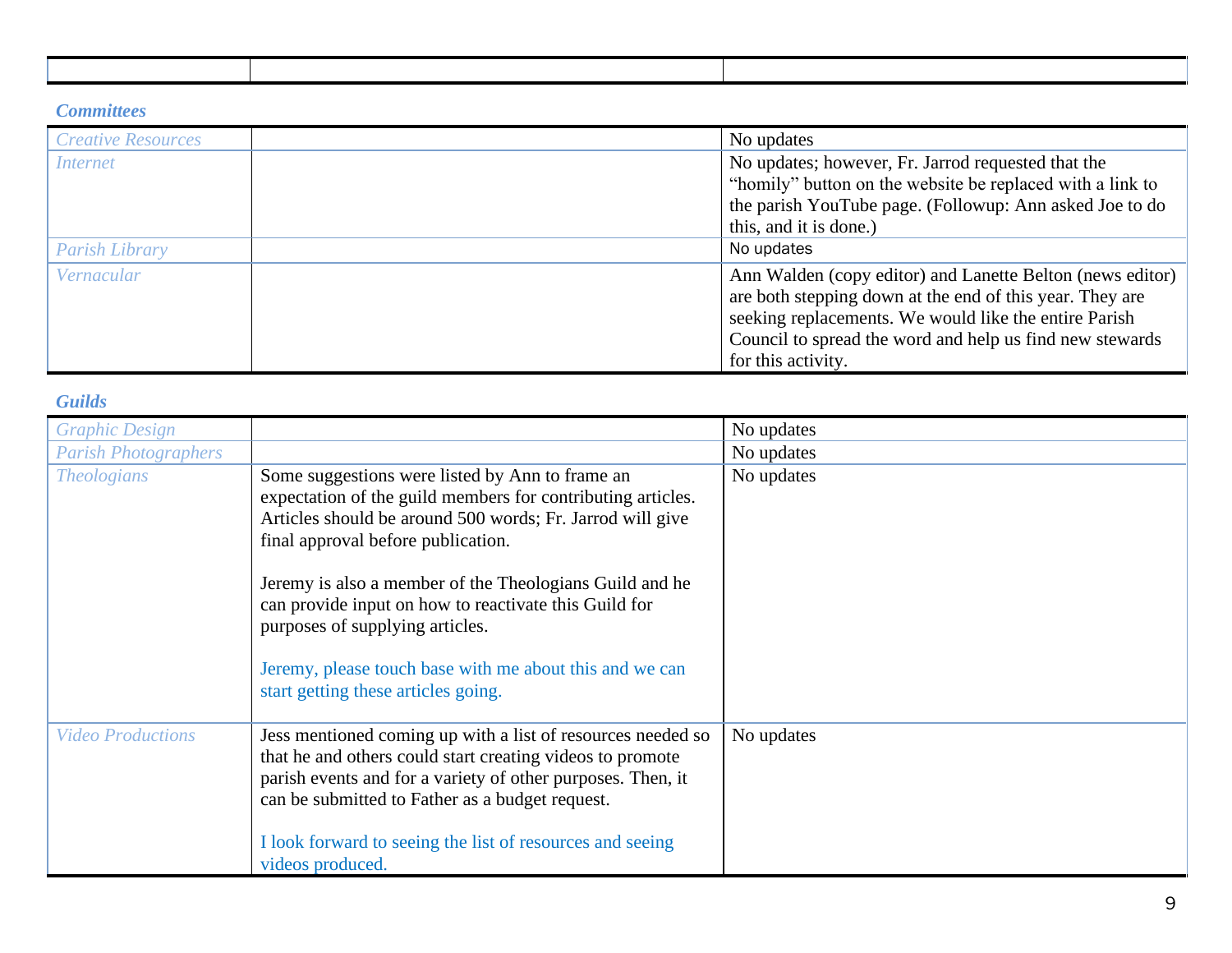### **OPERATIONS COUNCIL**

| <b>MEMBERS</b> | Tina Lee (Chair), Pat Burns, Cheryl Koch, Julie Morgan,<br>Long Pham, Brian Pascal, Stephanie Farley, Dana Leivian,<br>Michelle Lamunyon | Members in attendance:<br>Tina Lee (Chair), Pat Burns, Cheryl Koch, Julie Morgan,<br>Brian Pascal, Stephanie Farley, Dana Leivian, Michelle<br>LaMunyon |
|----------------|------------------------------------------------------------------------------------------------------------------------------------------|---------------------------------------------------------------------------------------------------------------------------------------------------------|
|                |                                                                                                                                          |                                                                                                                                                         |

### *General Discussion*

| General | 3 members are leaving in December: Tina Lee, Brian        |
|---------|-----------------------------------------------------------|
|         | Pascal, Cheryl Koch (not 100% sure if she is leaving). If |
|         | all leave we will need 3 new members.                     |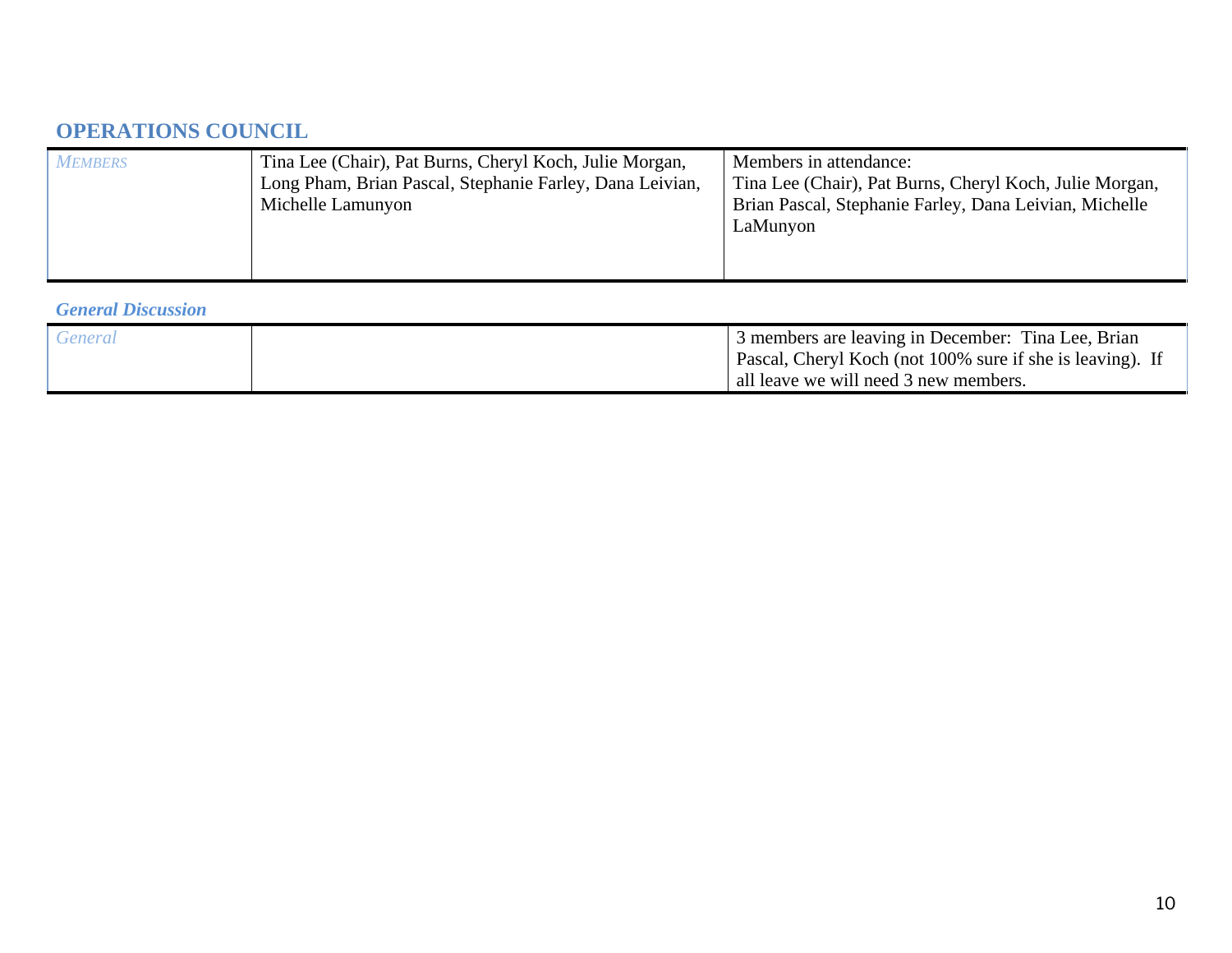| <b>Tasks</b>      |                                                                                                                                                                                                                                                                                                |                                                                                 |
|-------------------|------------------------------------------------------------------------------------------------------------------------------------------------------------------------------------------------------------------------------------------------------------------------------------------------|---------------------------------------------------------------------------------|
| <b>Financials</b> | Current financials were reviewed, and questions sent by<br>email were addressed.                                                                                                                                                                                                               | Financials were reviewed. Fund Balance is at 2.6 Millon,<br>Savings 1.2 Millon. |
| Quasi-Endowment   | The procedure for utilizing the quasi-endowment has been<br>established and is being utilized for PPP funds and RMC<br>funds moving forward.                                                                                                                                                   |                                                                                 |
|                   | Those funds will be segregated and sent to the Diocese<br>Savings account to earn interest until the funds are spent.                                                                                                                                                                          |                                                                                 |
|                   | It was also determined excess funds from the last fiscal year<br>from PPP proceeds, bequests and efficient operations be<br>moved to long term savings in our Quasi-Endowment<br>account.                                                                                                      |                                                                                 |
|                   | These funds remain at the pastors discretion to use for future<br>expense deferrals, such as teacher and staff salaries and other<br>expenses that may arise. These funds are separate from any<br>building or RMC campaign funds and are to be viewed as<br>long term savings for the parish. |                                                                                 |

### *Committee Reports*

| <b>Facilities</b> | We discussed the Rebuild my Church campaign current<br>status. We also talked about what the facilities committee is<br>addressing and that we would like an updated report next<br>meeting. | Dana gave a report from Facilities Committee:<br>Getting Bids for Roofs/Windows repair.<br>Roof for Kitchen & Cana Hall will be starting<br>Nov. 17 <sup>th</sup> , hopeful to be finished around Thanksgiving.                                                                                                   |
|-------------------|----------------------------------------------------------------------------------------------------------------------------------------------------------------------------------------------|-------------------------------------------------------------------------------------------------------------------------------------------------------------------------------------------------------------------------------------------------------------------------------------------------------------------|
|                   |                                                                                                                                                                                              | Letting school out 1 week early to start work (school out<br>May $19th$ , start work on May $20th$ .) on the boiler, HVAC<br>replacement, Roof repair/replacement and 4 bathrooms.                                                                                                                                |
| Finance           |                                                                                                                                                                                              | 180 households of the first feasibility study have still not<br>turned in their pledge cards.<br>Discussion about making sure we communicate what we<br>are doing with the Rebuild My Church funds.<br>60 letters were sent out to parishioners, with children in<br>school, that are slow/behind on their tithe. |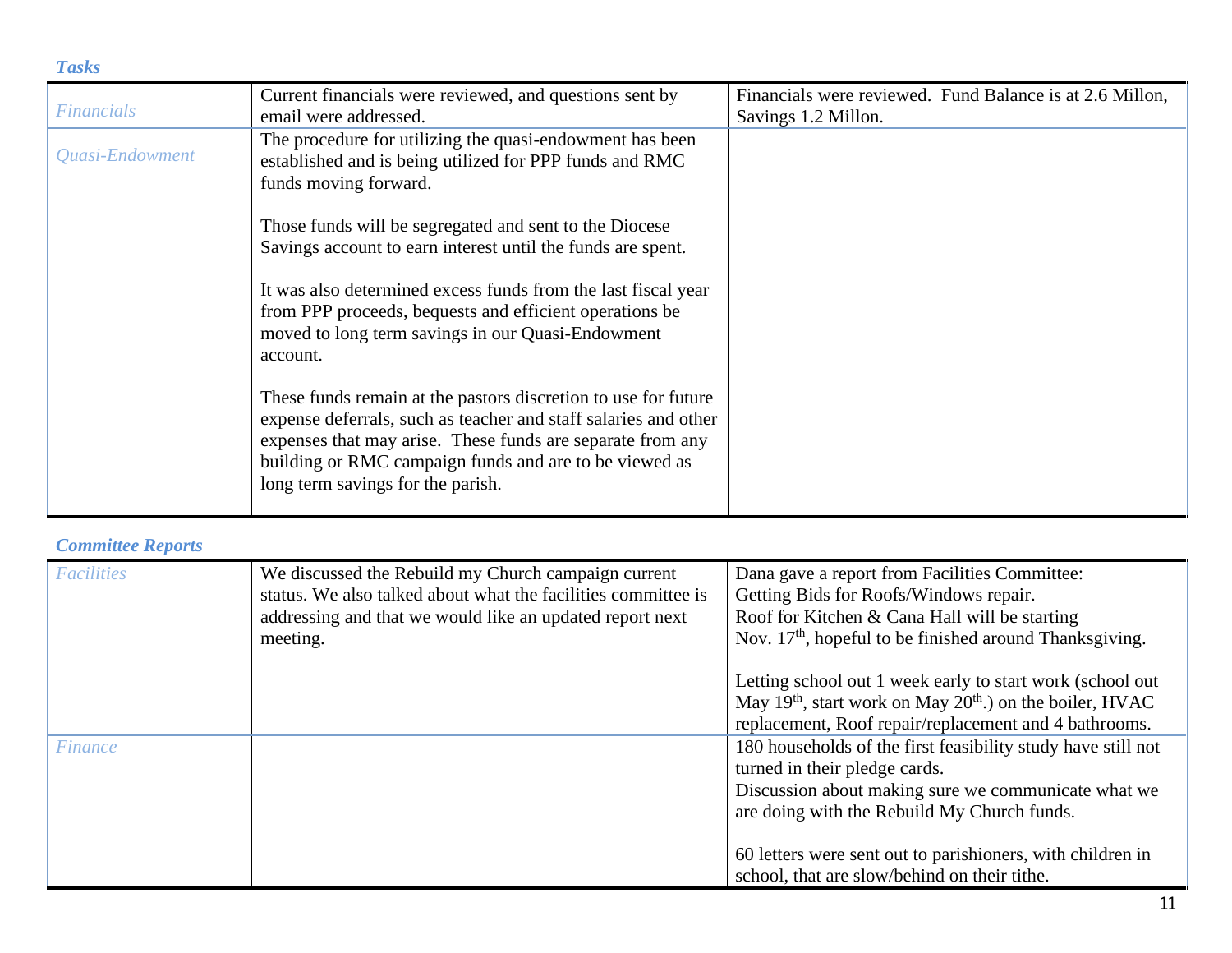| Parish Workday                           |                                                                                                                                                                                                                                                                       |                                                                                                                                                                                      |
|------------------------------------------|-----------------------------------------------------------------------------------------------------------------------------------------------------------------------------------------------------------------------------------------------------------------------|--------------------------------------------------------------------------------------------------------------------------------------------------------------------------------------|
| Planned Giving / Legacy<br><b>Giving</b> | <b>Estate Planning/Planned Giving Seminar</b> – November $6th$ .<br>Travis, Ryan Farley and Leon Keiter gave a presentation on<br>estate planning and planned giving. We had families during<br>the feasibility study express a desire for information about<br>this. |                                                                                                                                                                                      |
| Porter (Locking-up)                      | See above – Our Porter team needs help.                                                                                                                                                                                                                               | Ray Alverson is moving off as leader of this committee.<br>Currently only 10 to 12 people signed up to help lock up<br>the church. Asking M/W ACTS & Knights of Columbus<br>to help. |

#### *Guilds*

A plan needs to be put in place to reach out to guilds and at least let them know that we are aware they have signed up. We also need a process by which the talents of the respective guilds can be coordinated and leveraged by the parish (Pat Malone). Can this endeavor be tasked to the Facilities Committee to plan, contact and coordinate?

| <b>Architecture</b>        | Guilds have been a part of our discussion with the Facilities<br>Committee. As projects approach it is hoped that an emailing<br>strategy can be utilized to encourage volunteers for |  |
|----------------------------|---------------------------------------------------------------------------------------------------------------------------------------------------------------------------------------|--|
|                            | appropriate work.                                                                                                                                                                     |  |
| Carpentry                  |                                                                                                                                                                                       |  |
| <b>Church Cleaning</b>     |                                                                                                                                                                                       |  |
| <b>Computer Networking</b> |                                                                                                                                                                                       |  |
| Electrician                |                                                                                                                                                                                       |  |
| <b>General Maintenance</b> |                                                                                                                                                                                       |  |
| <b>HVAC</b>                |                                                                                                                                                                                       |  |
| <b>Interior Design</b>     |                                                                                                                                                                                       |  |
| <b>Landscaping</b>         |                                                                                                                                                                                       |  |
| <b>Mowing</b>              |                                                                                                                                                                                       |  |
| <b>Plants and Greenery</b> |                                                                                                                                                                                       |  |
| (indoors)                  |                                                                                                                                                                                       |  |
| <b>Security Systems</b>    |                                                                                                                                                                                       |  |
| <b>Woodworking / Metal</b> |                                                                                                                                                                                       |  |
| fab                        |                                                                                                                                                                                       |  |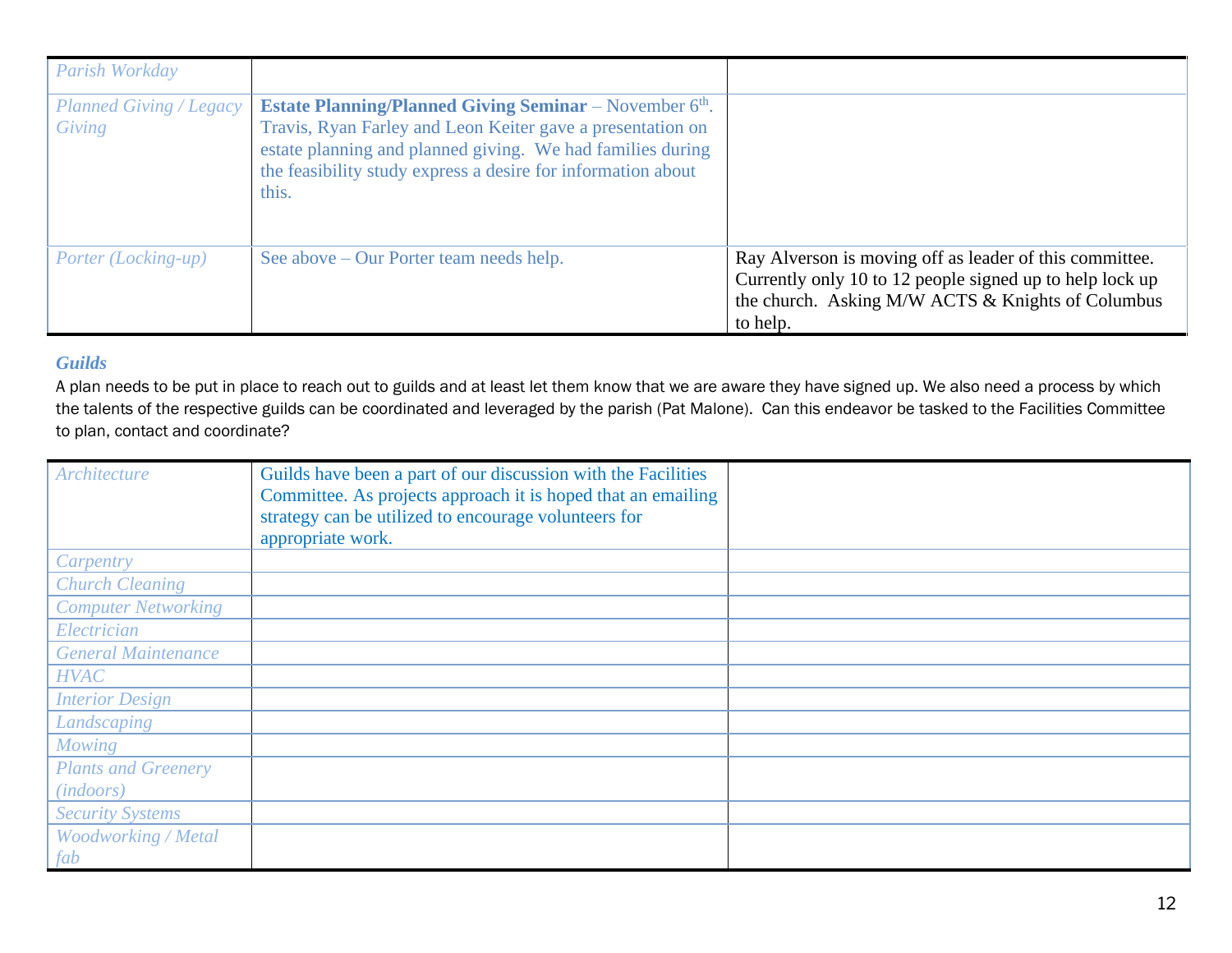### **PASTORAL COUNCIL**

| <b>MEMBERS</b> | Lisa Wyatt, Chair                                      | <b>Members in attendance:</b>                           |
|----------------|--------------------------------------------------------|---------------------------------------------------------|
|                | Randy Phelps - Vice Chair                              |                                                         |
|                | Johanna Forshee, Secretary                             | Lisa Wyatt, Chair; Randy Phelps, Vice-Chair; Johanna    |
|                | Joan Collins, Adult Education & Formation Commission   | Forshee, Secretary; Bryant Winslow, Marriage & Family   |
|                | Jim Carney, Affiliated Groups Commission               | Life Commission; Kyle Loomis, Social Activities         |
|                | Heather Gregg, Liturgical Life Commission              | Commission; Sharon Stump, Respect Life & Social         |
|                | Bryant & Sarah Winslow, Marriage & Family Life         | Justice Commission; and <b>Emily Savage</b> , Youth     |
|                | Commission                                             | Commission; Mark Greene, Adult Education: Heather       |
|                | Nick Dash Pastoral Care & Special Needs Commission     | Gregg, Liturgical Life; JoAn Holmes, Prayer;            |
|                | JoAn Holmes, Prayer Commission                         | Absent: Matt and Melissa Straka, Affiliated Groups: and |
|                | Sharon Stump, Respect Life & Social Justice Commission | <b>Nick Dash, Pastoral Care and Special Needs</b>       |
|                | Kyle Loomis, Social Activities Commission              |                                                         |
|                | Emily Savage, Youth Commission                         |                                                         |
|                |                                                        |                                                         |

### *General Discussion*

| <b>General Discussion</b> | Stewardship Fair and Pastoral address will be held on Nov.7<br>at 2:30 p.m. and Nov. 10 at 6:30 p.m.<br>Tables to introduce various stewardship opportunities are | Lisa began the meeting with an update on the<br>Stewardship Fair. We had several tables set up for the |
|---------------------------|-------------------------------------------------------------------------------------------------------------------------------------------------------------------|--------------------------------------------------------------------------------------------------------|
|                           | requested. Each table will need to be manned as                                                                                                                   | various commissions. There were several people who                                                     |
|                           | parishioners frequently stop by the tables and ask questions.<br>Also, have paper and pen ready as people sometimes want to                                       | stopped by and visited about information concerning<br>commission. We were reminded that tomorrow      |
|                           | sign up once they know more about the mission.                                                                                                                    | (Wednesday, Nov. 10) will be the second pastoral address.                                              |
|                           |                                                                                                                                                                   | We discussed the upcoming Ministry Breakfast. The                                                      |
|                           | Filling Jim Carney's and Joan Collins' position is very                                                                                                           | Stewardship committee will be in charge of the food. Lisa                                              |
|                           | important – particularly with end of year and Stewardship                                                                                                         | will be sending out the invitations. Lisa and Johanna will                                             |
|                           | renewal coming up. Any progress on this?                                                                                                                          | coordinate the decorations and set up with Sandy.                                                      |
|                           |                                                                                                                                                                   | Lisa reminded us that the All Councils' Christmas                                                      |
|                           | I would like to put forward Mark Greene (sp?) as head of                                                                                                          | gathering will be held on Tuesday, December 14 at 6:30 at                                              |
|                           | Adult Education. I have not discussed this with him but they<br>are a young couple with good energy for a Council position.                                       | the rectory. It will be a come and go affair.                                                          |
|                           |                                                                                                                                                                   | We were asked to choose a date when our council will                                                   |
|                           |                                                                                                                                                                   | meet with Fr., Jarrod. We choose Jan. 25 $(1st choice)$ and                                            |
|                           |                                                                                                                                                                   | Jan. 18 $(2nd choice)$ at 6:30. Location to be announced,                                              |
|                           |                                                                                                                                                                   | Lisa passed out a contact information sheet to update all                                              |
|                           |                                                                                                                                                                   | Pastoral Council members addresses, phone numbers and                                                  |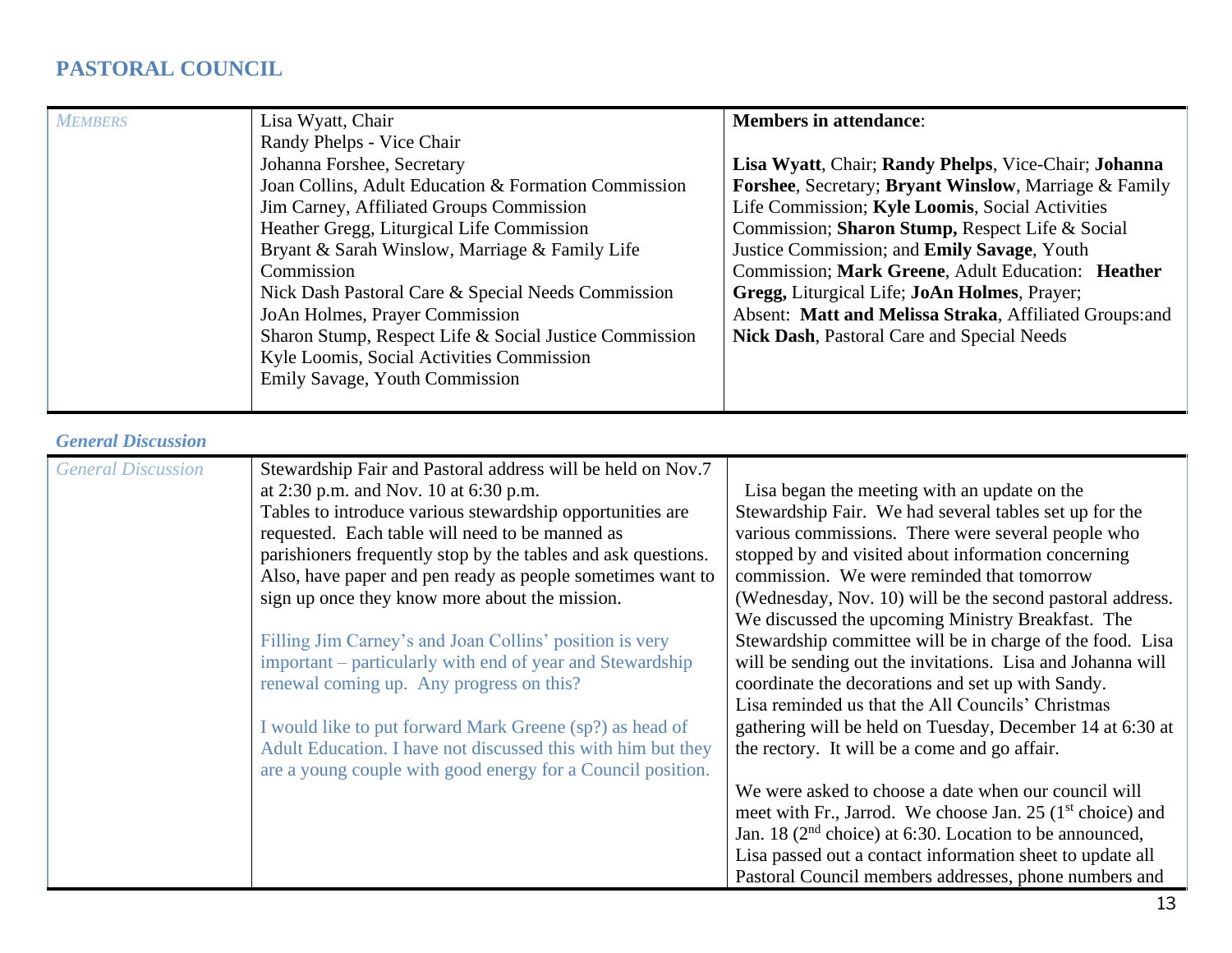| Lisa passed out the proposal for the new group: Compassion<br>Father asked that we approve the Respite Care proposal                                                                                                                                                                                                                                                                                                                                                                                                                                                                                                                                                                                                                                                                                                                                                                                        |
|-------------------------------------------------------------------------------------------------------------------------------------------------------------------------------------------------------------------------------------------------------------------------------------------------------------------------------------------------------------------------------------------------------------------------------------------------------------------------------------------------------------------------------------------------------------------------------------------------------------------------------------------------------------------------------------------------------------------------------------------------------------------------------------------------------------------------------------------------------------------------------------------------------------|
| Respite Care. Travis spoke briefly about the need for the<br>and he will approve it. He visited with the need for such a<br>program. The Pastoral Council discussed the proposal and<br>group.<br>recommends Father approve the group. The Council<br>recommends the new group consider: making sure the<br>person volunteering has sufficient details about the person<br>they would be caring for (maybe have a meet and greet<br>session); whether the care givers need a liability waiver; and<br>whether the care givers need any other training.<br>Please fill out the New Group Form and I will discern its                                                                                                                                                                                                                                                                                         |
| Wildfire is being coordinated with Called and Gifted. It is<br>Wildfire is being re-imagined with the goal of structuring the<br>group to invite and form those interested in prayer and<br>being re-imagined with the goal of structuring the group to<br>evangelization. It has been coordinating with Called and<br>invite and form those interested in prayer and<br>Gifted for a while and will allow participants who complete<br>evangelization. Fr. Jarrod is asking the Respect Life and<br>Called and Gifted and are discerning their charisms to have<br>Social Justice Commission to work with them to promote<br>an opportunity to participate in prayer, continued formation<br>the Value Them Both amendment.<br>and evangelization beyond their completion of Called and<br>Gifted. Mathew Weller is taking over the leadership of<br>Wildfire from JoAnn Holmes. JoAnn will remain heavily |
|                                                                                                                                                                                                                                                                                                                                                                                                                                                                                                                                                                                                                                                                                                                                                                                                                                                                                                             |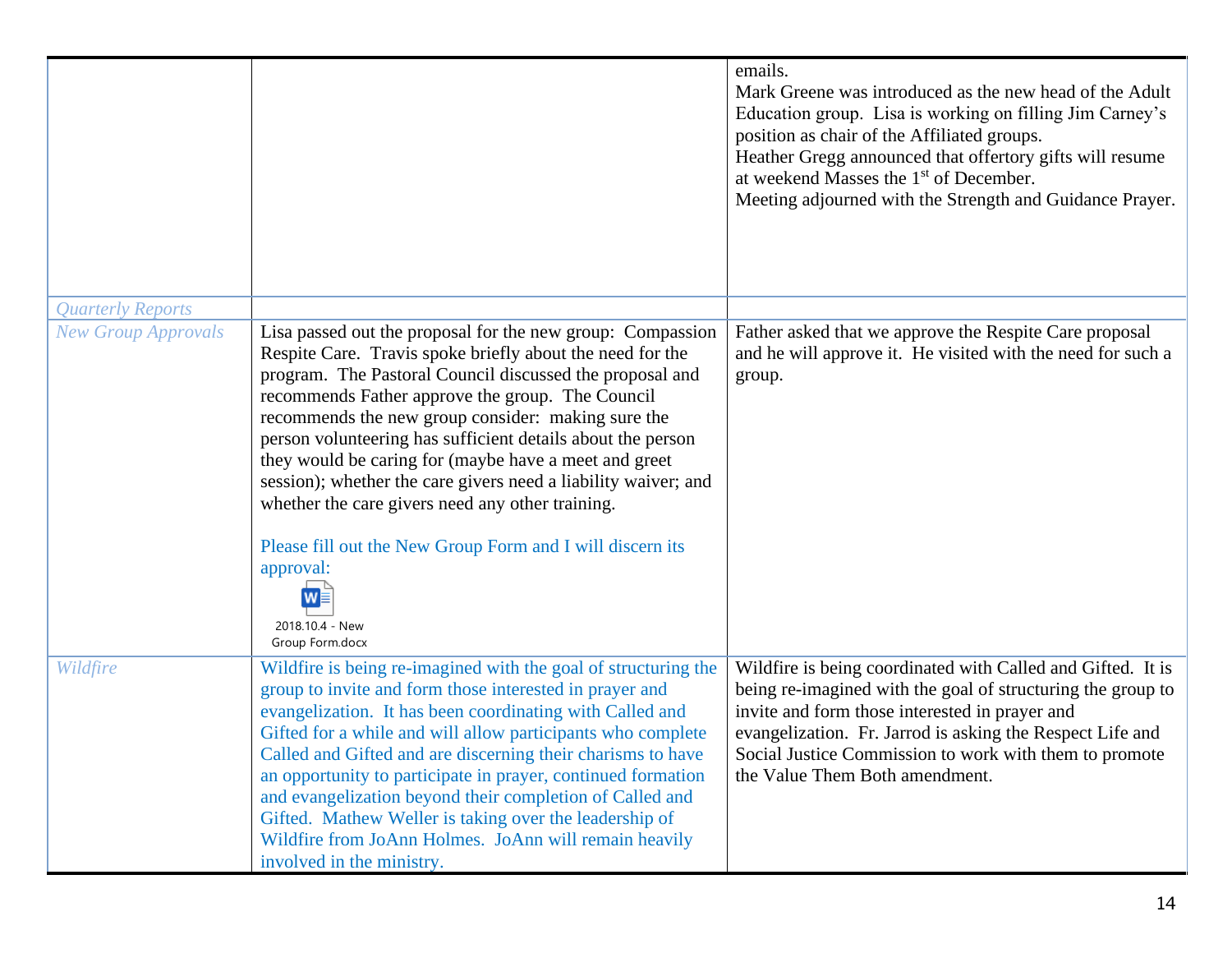| Wildfire Rekindled had its first meeting October 19 <sup>th</sup> at 7 pm  <br>in Clare Hall. It's next meeting is Nov. $16th$ at 7 pm in Clare<br>Hall |  |
|---------------------------------------------------------------------------------------------------------------------------------------------------------|--|
|---------------------------------------------------------------------------------------------------------------------------------------------------------|--|

### *Task Reports*

### *Adult Formation Commission*

| <b>Adult Bible Study</b>    | Lori Hamel leads the Sunday Bible Study in Stewardship      |  |
|-----------------------------|-------------------------------------------------------------|--|
| <b>Tuesday Bible Study</b>  | Hall, and Maria Newman leads on Wednesday evening in        |  |
| Friday Bible Study          | Clare Hall. Both groups are doing the Formed study on St.   |  |
| Wednesday Evening /         | Peter. The Sunday morning group has 10 registered           |  |
| <b>Sunday Morning Bible</b> | participants, and the Wednesday evening group has 20.       |  |
| Study                       |                                                             |  |
|                             | JoAnn Holmes is still leading the Tuesday morning group     |  |
|                             | and it has around 20 participants as well. This Group       |  |
|                             | resumed classes on September 28. Six volunteers take turns  |  |
|                             | leading the weekly sessions on the Gospel of Mark, using    |  |
|                             | material from Formed.org. JoAn Holmes and Joan Collins      |  |
|                             | coordinate the class, which was meeting in Clare Hall, but  |  |
|                             | now back to Bonaventure.                                    |  |
|                             | Friday Bible Study is led by JoAn Holmes, with Joan Collins |  |
|                             | assisting. The class is studying 2 Kings, using the RSV     |  |
|                             | Catholic edition, with commentary and notes by Scott Hahn   |  |
|                             | and Curtis Mitch. They are also studying the Prophets and 2 |  |
|                             | Chronicles. There are about 16 participants. The group      |  |
|                             | meets in Bonaventure Hall.                                  |  |
|                             |                                                             |  |
| <b>Adult Education</b>      |                                                             |  |
| Wildfire                    | See above                                                   |  |
| <b>Called and Gifted</b>    | A new group will meet Oct. 21, and sessions last about 3    |  |
|                             | months. On average 10-30 people take part. The purpose of   |  |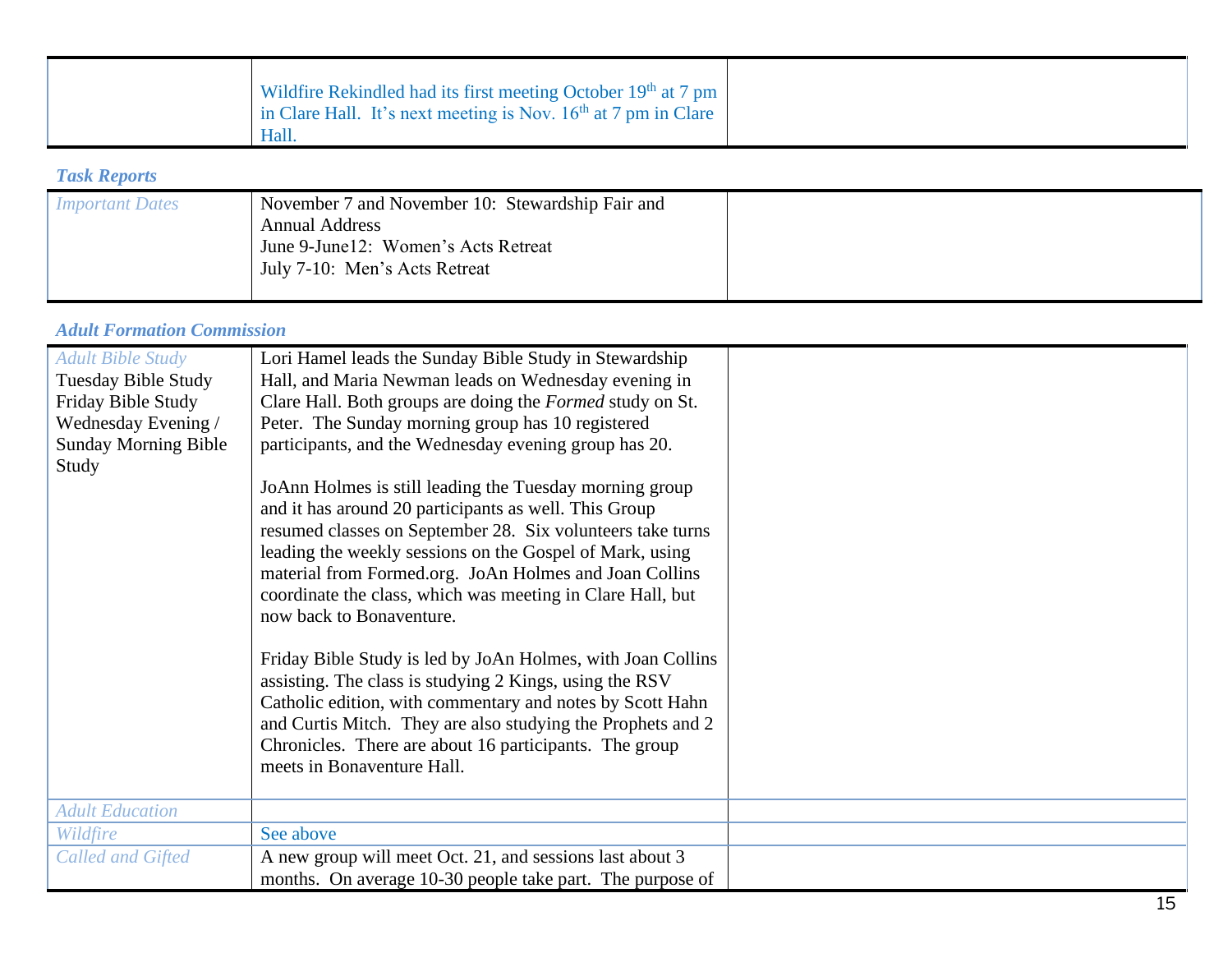|                             | the sessions is to discover your God-given charisms and how |  |
|-----------------------------|-------------------------------------------------------------|--|
|                             | to put them to use.                                         |  |
| <b>FORMED</b>               |                                                             |  |
| <b>Harvest House</b>        | Colleen Farran has stepped down from leading the            |  |
|                             | group. Not clear who will lead going forward.               |  |
| Kapaun's Men                | Led by Dave Carter and Jim Rundell. The group has not met   |  |
|                             | since the outbreak of Covid but plans to resume activities  |  |
|                             | soon.                                                       |  |
| Men's Prayer Group          | Matt Logan leads Men's Prayer Group. The group meets on     |  |
|                             | Wednesday from 6:30 to 7:30 A.M. in St. Clare               |  |
|                             | Basement. The seven members are presently reading St.       |  |
|                             | Augustine's Confessions.                                    |  |
| <b>Parish Mission</b>       | Ralph Martin: Feb 25-26, 2022                               |  |
| <b>RCIA / RCIC</b>          |                                                             |  |
| <b>ACTS</b> retreat - Men   | Oct 28-31, 2021 Confirmed                                   |  |
| <b>Upcoming Dates:</b>      | Jul 7-10, 2022 Confirmed                                    |  |
| <b>ACTS</b> retreat - women | Jun 9-12, 2022 Confirmed                                    |  |
| <b>Upcoming Dates:</b>      |                                                             |  |

### *Affiliated Groups Commission*

| A Better Choice             |  |
|-----------------------------|--|
| <b>Birthline</b>            |  |
| <b>Catholic Charities</b>   |  |
| <b>Center of Hope</b>       |  |
| Courage - Encourage         |  |
| <b>Gerard House</b>         |  |
| <b>Guadalupe Clinic</b>     |  |
| <b>Habitat for Humanity</b> |  |
| <b>Knights of Columbus</b>  |  |
| Legion of Mary              |  |
| <b>Midwest Catholic</b>     |  |
| <b>Family Conference</b>    |  |
| Padre Pio Group             |  |
| Regnum Christi              |  |
| Retrouvaille                |  |
| Serra Club                  |  |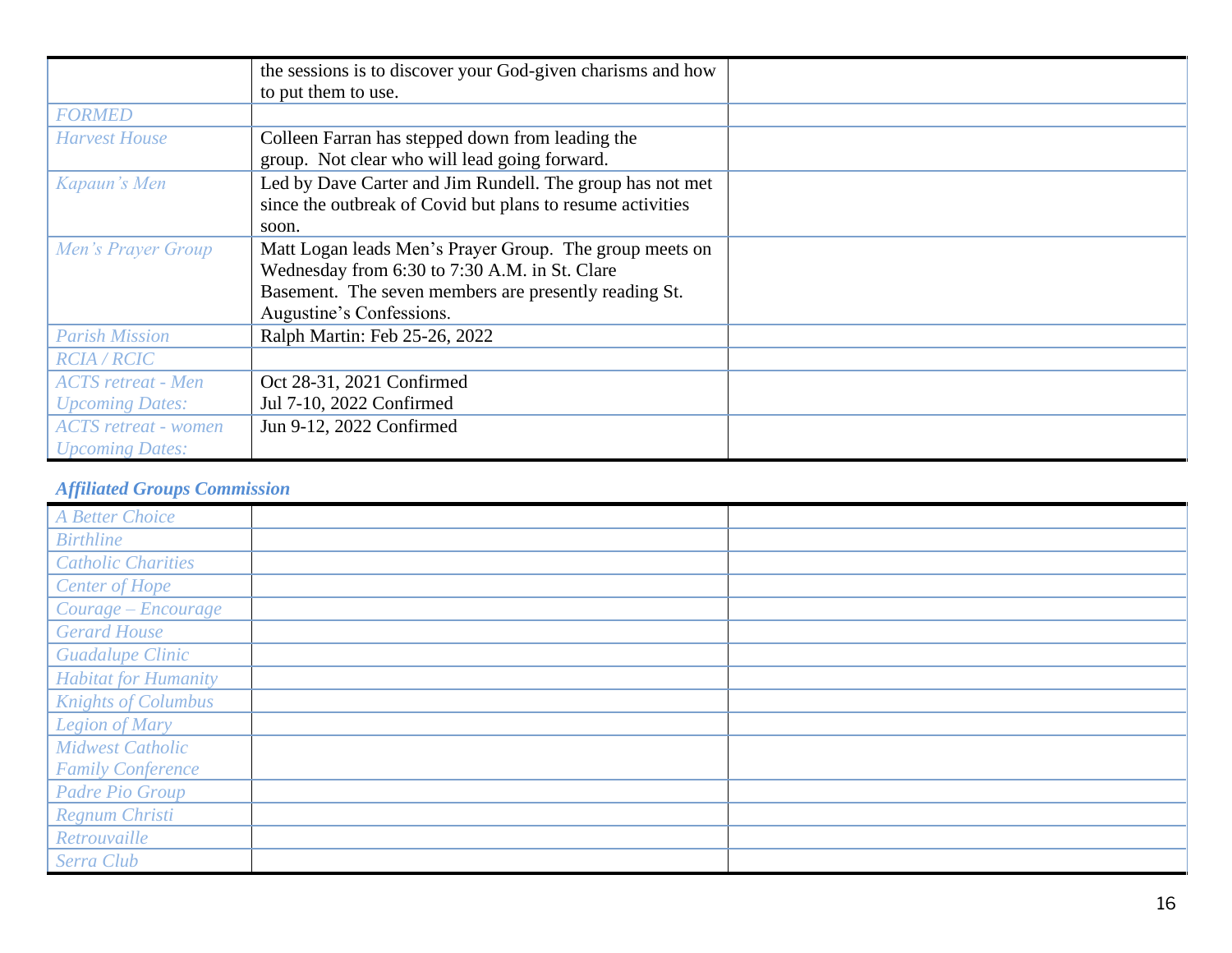| Seven Sisters Apostolate     |  |
|------------------------------|--|
| <b>Spiritual Life Center</b> |  |
| <b>St. Anthony Family</b>    |  |
| <b>Shelter</b>               |  |
| <b>St. Dismas Prison</b>     |  |
| <b>Ministry</b>              |  |
| St. Theresa Lay              |  |
| <b>Carmelites</b>            |  |

### *Marriage & Family Life Commission*

| <b>Financial Peace</b>   | We have seen a decline in interest the last two sessions. The  |  |
|--------------------------|----------------------------------------------------------------|--|
| <b>University</b>        | current plan is to make a big push for a large sign-up for the |  |
|                          | spring FPU class. The thought being that people will be        |  |
|                          | making new year's resolutions. Plus coming off Christmas       |  |
|                          | they might have credit card bills and be more open to the      |  |
|                          | message and teaching of FPU                                    |  |
| <b>Fighting for your</b> | Spring 2021 session ran Apr 17-May 22, 2021 (6 classes).       |  |
| <b>Marriage</b>          | We had 8 couples sign up. One dropped before session began     |  |
|                          | as they opted to divorce unfortunately. 2 couples were from    |  |
|                          | prior yr when covid quarantine hit. They received the          |  |
|                          | materials but did not follow thru with classes this session.   |  |
|                          | Five completed the session.                                    |  |
|                          | Four of the five couples were SFA parishioners                 |  |
|                          | Three families required childcare to attend. We did provide    |  |
|                          | childcare at the playground & in nursery which worked well.    |  |
|                          | Childcare was coordinated thru Kristi Bird & Sarah Steinert.   |  |
|                          | Ken & Sharon Witzell from diocese office of marriage &         |  |
|                          | family life helped Donavon $&$ I facilitate spring session.    |  |
|                          | Cost was \$55 per couple for their required work materials.    |  |
|                          | Scholarship was offered thru diocese. Online registration      |  |
|                          | went through eventbrite.                                       |  |
|                          |                                                                |  |
|                          | Looking ahead:                                                 |  |
|                          | Would like to change program to "A Lasting Promise" which      |  |
|                          | is same FFYM program with scripture base. I'm awaiting         |  |
|                          | materials from Jake Samour Director of Marriage & Family       |  |
|                          | Life. I understand length would remain 6 weeks. I've heard     |  |
|                          | good feedback from diocese after it was offered at Spiritual   |  |
|                          |                                                                |  |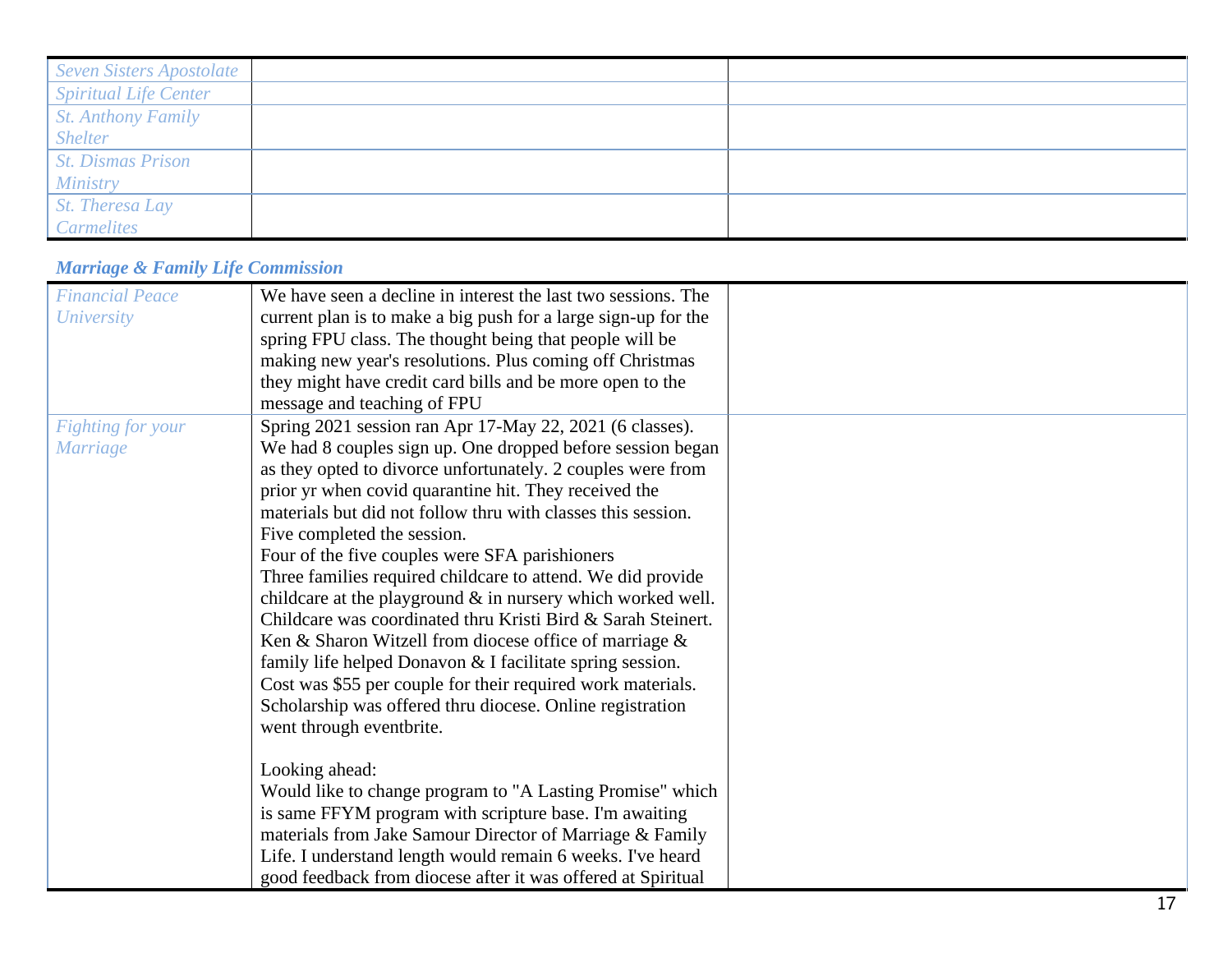|               | Life Center. Unsure if cost would change for materials.          |  |
|---------------|------------------------------------------------------------------|--|
|               | Diocese would support $\&$ has materials to lend facilitators so |  |
|               | we would not have to purchase new if we do change to A           |  |
|               | Lasting Promise.                                                 |  |
|               | We are in need of facilitators. Donavon $& I$ are happy to       |  |
|               | continue but we only have Saturday availability. We would        |  |
|               |                                                                  |  |
|               | like to see if you & Bryant would be willing to help again       |  |
|               | and/or Nick & Mary Nguyen, Kyle & Lisa Lang, or Chris &          |  |
|               | Stacy Bennett. The other 3 couple just went thru in spring       |  |
|               | and would be great facilitators. We have not asked anyone        |  |
|               | yet. Two couples needed each session to facilitate.              |  |
|               | A future date has not been set yet as it would depend on         |  |
|               | facilitator availability                                         |  |
| Mary's Moms   | I haven't found anyone to take over the daytime Mary's           |  |
|               | Moms group! I haven't really tried more than the ladies that     |  |
|               | were in the morning group. Our Sunday evening group is           |  |
|               | getting ready to start a new study. We may have another          |  |
|               | mom starting with us. I have not tried to grow the Sunday        |  |
|               | evening group. It is held in a home and the more I think         |  |
|               | about it, I love the small intimate group. If the group grew     |  |
|               | larger and we needed to switch to a larger facility, then I      |  |
|               | would think that was God's doing and be open to His              |  |
|               | guidance but not actively trying to make it larger!              |  |
| Mom's Day Out | "We are hoping to start the second week of October! Smaller      |  |
|               | crew, just using the nurseryto see how it goes. Looking at       |  |
|               | rotating tubs of toys each week to help on the cleaning          |  |
|               | situation. Two alternates instead of one. Going to two           |  |
|               | monthsthen will start back again in February! I know             |  |
|               | several moms were going to be going through toys this week       |  |
|               | and next week in preparation also."                              |  |
|               | (When asked for clarification.) "We always have one back         |  |
|               | up person in case a worker gets sick. Given the situation, we    |  |
|               | are going to have two alternates for each date instead of one    |  |
|               | ;). And we will do mid October through mid dec (14)with          |  |
|               | two weeks break for thanksgiving. Then we will start feb and     |  |
|               | go through may. We started taking off January several years      |  |
|               | back, and it really cut back of sickness."                       |  |
|               |                                                                  |  |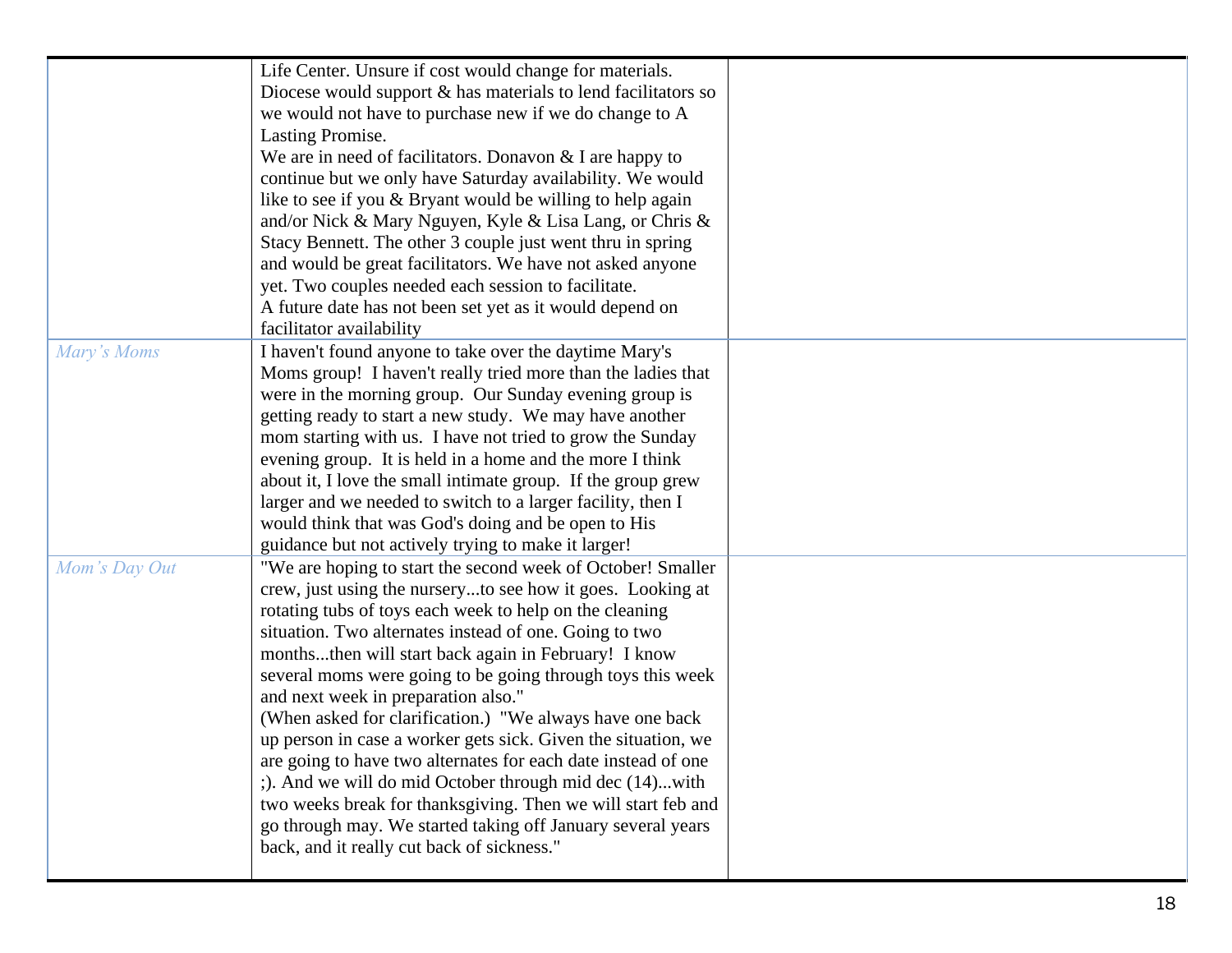| <b>Natural Family</b>       |  |
|-----------------------------|--|
| Planning                    |  |
| $Nursery-Babysitting$       |  |
| <b>Wedding Anniversary</b>  |  |
| <b>Wedding Coordinators</b> |  |

### *Pastoral Care & Special Needs Commission*

| <b>Bereavement Committee</b>   |                                                              |  |
|--------------------------------|--------------------------------------------------------------|--|
| <b>Caring Hands</b>            |                                                              |  |
| <b>Charities Committee</b>     |                                                              |  |
| <b>Communion Calls</b>         |                                                              |  |
| <b>Funeral Dinners</b>         |                                                              |  |
| <b>Homebound Ministry</b>      |                                                              |  |
| <b>Hospital Visits</b>         |                                                              |  |
| <b>Meals for Priests</b>       |                                                              |  |
| <b>Ministry with Persons</b>   | A Mass has been scheduled for this group on Mar $6th$ , 2022 |  |
| with Disabilities              | at $1:00$ pm.                                                |  |
| <b>Mourning Light Ministry</b> |                                                              |  |
| <b>Parish Nurse Ministry</b>   |                                                              |  |
| Tobit's Ministry               |                                                              |  |

### *Prayer Commission*

#### **Committees**

| 31 Club                     |  |
|-----------------------------|--|
| <b>Flame of Love Rosary</b> |  |
| Group                       |  |
| <b>Immaculate Heart of</b>  |  |
| <b>Mary Rosary Group</b>    |  |
| <b>Marian Mantle Rosary</b> |  |
| Group                       |  |
| Novena for the              |  |
| <b>Deceased</b>             |  |
| Our Lady of Medjugorje      |  |
| <b>Prayer Group</b>         |  |
| <b>Parish Prayer</b>        |  |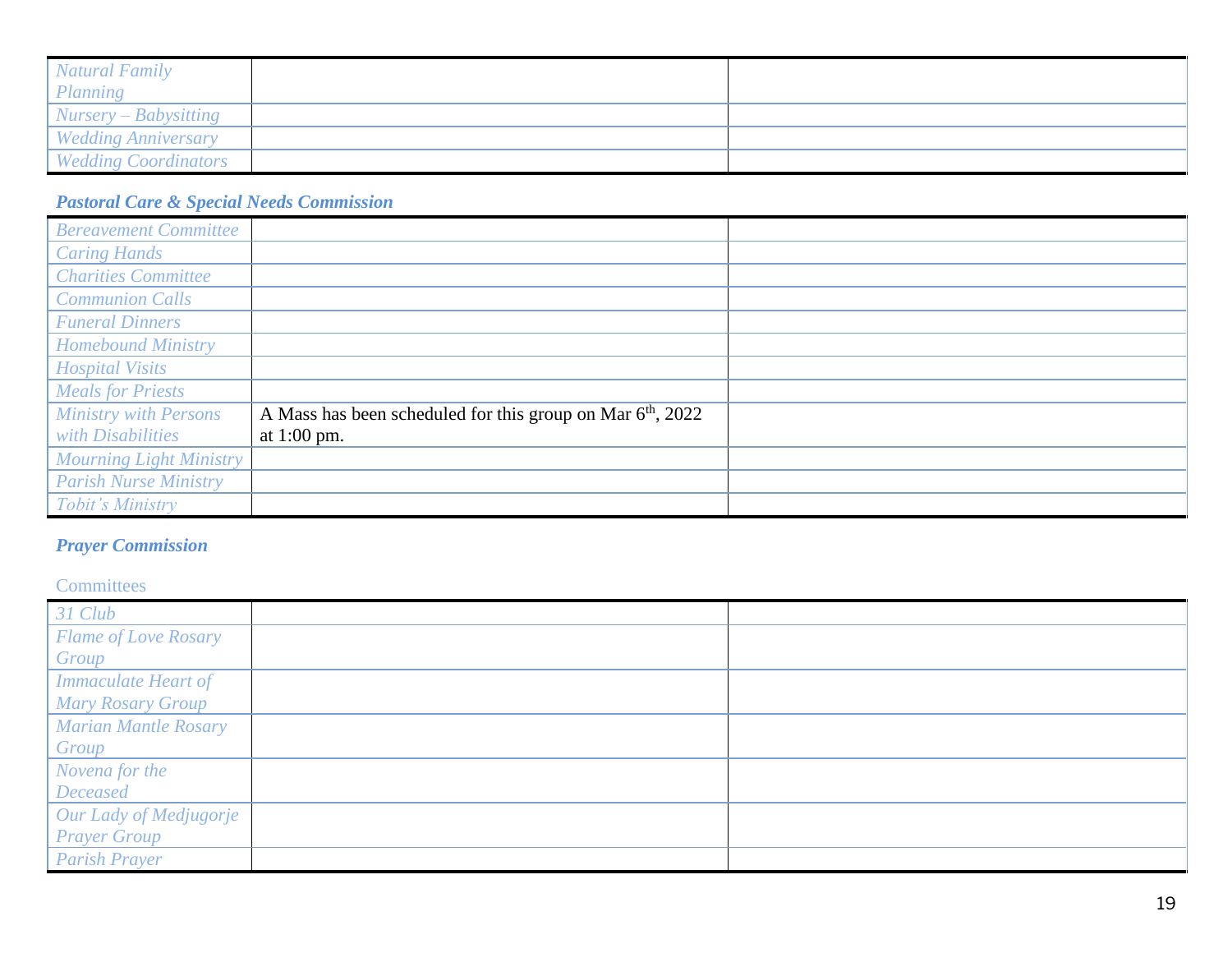| Committee                       |  |
|---------------------------------|--|
| Perpetual Adoration             |  |
| <b>Prayer Chain - Morning</b>   |  |
| Prayer Chain - Evening          |  |
| Prayer Chain - Email            |  |
| <b>Religious Vocations</b>      |  |
| Committee                       |  |
| Shekinah                        |  |
| <b>Thursday Morning</b>         |  |
| <b>Rosary Group</b>             |  |
| <b>St. Francis Pet Blessing</b> |  |
| Vietnamese Prayer               |  |
| Group                           |  |
| Write to a Seminarian /         |  |
| <b>Religious Life Vocation</b>  |  |

### *Respect Life & Social Justice Commission*

| <b>Borders</b> | <b>Compassion without</b>     |                                                                                                                                                                                                                                                                                                                                                                                                                                                                                                                                                                                                                                                                                                                                                 |  |
|----------------|-------------------------------|-------------------------------------------------------------------------------------------------------------------------------------------------------------------------------------------------------------------------------------------------------------------------------------------------------------------------------------------------------------------------------------------------------------------------------------------------------------------------------------------------------------------------------------------------------------------------------------------------------------------------------------------------------------------------------------------------------------------------------------------------|--|
|                | <b>Respect Life Committee</b> | The Respect Life Committee wrapped up this year's Diaper<br>Drive. Diapers and baby wipes donated will be divided<br>between Birthline and A Better Choice. Respect Life Week<br>for the school was the first week of October. Our committee<br>also put up a bulletin board featuring the theme "St. Joseph,<br>defender of life, pray for us."<br>We will join the Immaculate Heart of Mary Rosary Group<br>for a pro-life rosary on Tuesday, Oct. 26 at 7 p.m.<br>Work has begun on this year's Joy of Advent Giving Trees.<br>The eight agencies receiving donations will be contacted<br>this month for their needs list.<br>Carrie McElhiney is our new coordinator for the group.<br>Yes, we would like a table at the Stewardship Fair. |  |
|                |                               | We are looking to work with this group to promote the                                                                                                                                                                                                                                                                                                                                                                                                                                                                                                                                                                                                                                                                                           |  |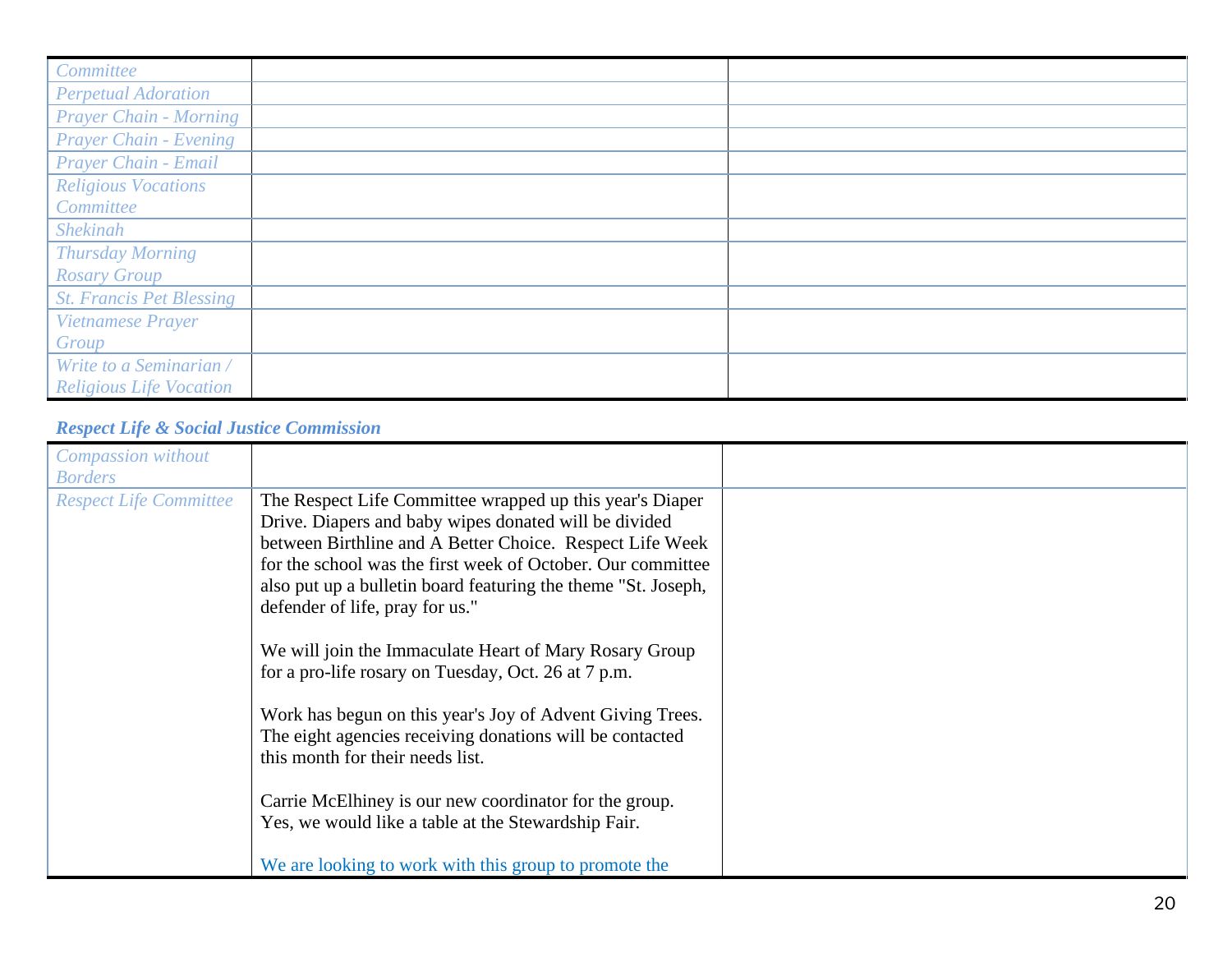|                           | Value Them Both amendment.                                    |  |
|---------------------------|---------------------------------------------------------------|--|
| Society of St. Vincent    | I would like a table on the 7th, not the 10th. If possible, a |  |
| <b>DePaul</b>             | large table and I will have both SVDP and Perpetual           |  |
|                           | Adoration at the same place.                                  |  |
| <b>St. Anthony Family</b> |                                                               |  |
| <b>Shelter Meals</b>      |                                                               |  |
| The Lord's Diner          | Lord's Diner would like to have a table at the Stewardship    |  |
|                           | Fair.                                                         |  |
| <b>Voter Registration</b> | Don't think I need a table as I have always had plenty of     |  |
|                           | volunteers each time.                                         |  |

#### *Social Activities Commission*

| <b>Adult Basketball</b>  |  |
|--------------------------|--|
| Adult Volleyball and     |  |
| Pickleball               |  |
| <b>Family Fun Night</b>  |  |
| Mary and Martha Guild    |  |
| Event receptions         |  |
| Wedding receptions       |  |
| Mardi Gras Day Dance     |  |
| <b>Parish Picnic</b>     |  |
| <b>Square Dance Club</b> |  |
| Women's Bowling          |  |

### *Youth Formation Commission*

| <b>Boy Scout Troop 762</b>    |  |
|-------------------------------|--|
| Church School - Life,         |  |
| Light, and Love               |  |
| Catechesis of the Good        |  |
| Shepherd                      |  |
| <b>Cub Scout Pack 762</b>     |  |
| Home School                   |  |
| Knights of St. Hubert         |  |
| <b>Little Flowers</b>         |  |
| <b>St. Theresa Girls Club</b> |  |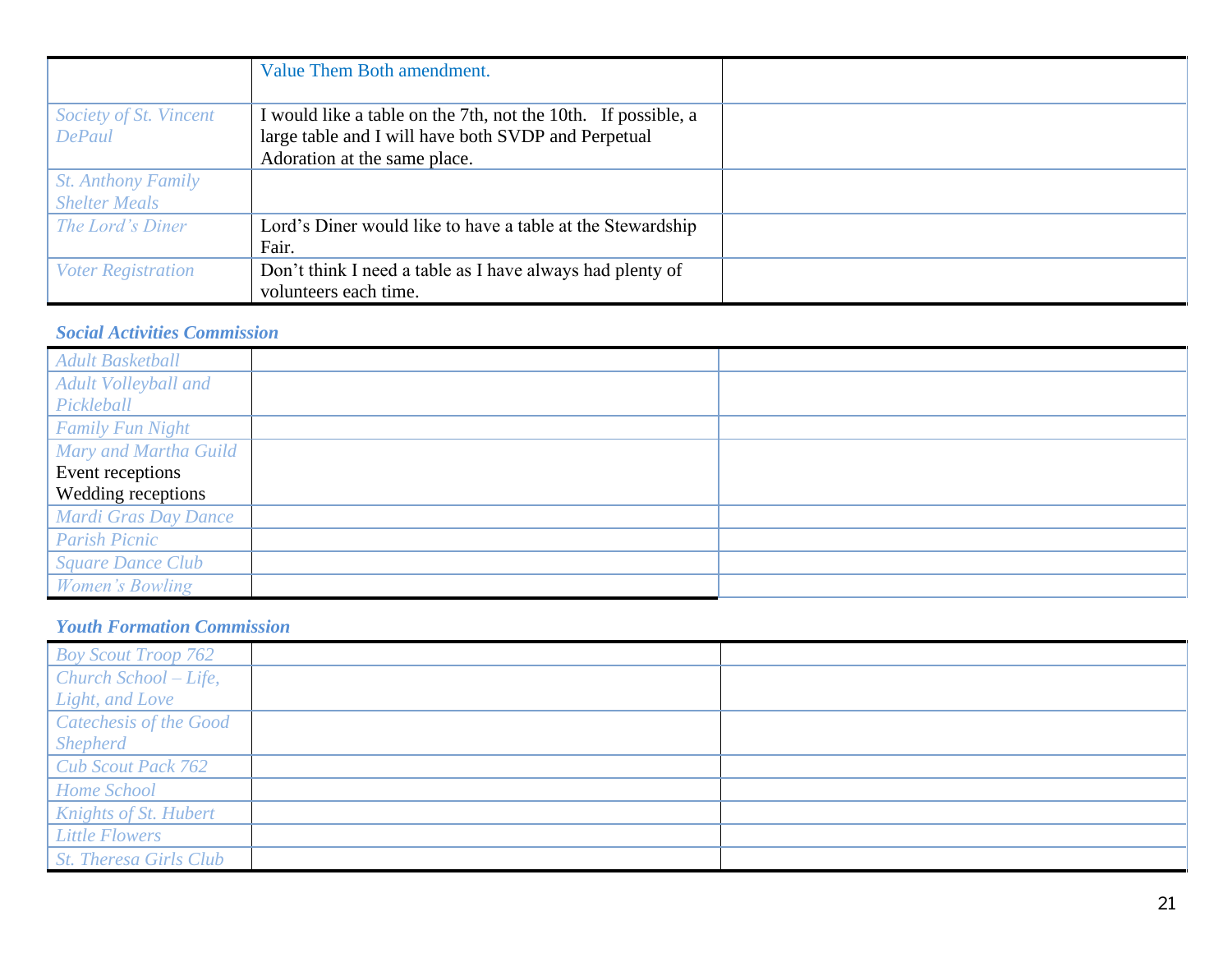| <b>Sunday School Pre-</b> |  |
|---------------------------|--|
| school                    |  |
| Totus Tuus                |  |

#### Director Theresa Herman

| Parish School of |  |
|------------------|--|
| Religion         |  |

### Director Emily Savage

| <b>Catholic Youth Ministry</b><br>(CYM)<br>Confirmation<br>Preparation | Confirmation Mass will be on Sunday, November 14 at<br>2:30pm. Right now, we have reached out to 93 students but<br>not yet clear how many kiddos we will actually have. | Emily Savage announced that there were approximately 92<br>students that will be confirmed. She added that the<br>upcoming retreat was planned for the next day and should<br>be a huge success. She stated that she did not need help at<br>this time, but would love to have prayers between now and<br>confirmation. |
|------------------------------------------------------------------------|--------------------------------------------------------------------------------------------------------------------------------------------------------------------------|-------------------------------------------------------------------------------------------------------------------------------------------------------------------------------------------------------------------------------------------------------------------------------------------------------------------------|
| <b>Junior Catholic Youth</b><br>Ministry (JCYM)                        |                                                                                                                                                                          |                                                                                                                                                                                                                                                                                                                         |
| Steubenville Youth<br>Conference                                       |                                                                                                                                                                          |                                                                                                                                                                                                                                                                                                                         |

### *Liturgical Life Commission (Heather Gregg)*

| <b>Altar Servers</b>           | We had a Master Server training for new & existing Master    | Added newly trained 7th grade Servers. Will be having a       |
|--------------------------------|--------------------------------------------------------------|---------------------------------------------------------------|
| <b>Master Servers</b>          | Servers. 5 new Master Servers were added to the roster. We   | Server Covid Appreciation party for those Servers who         |
| <b>Master of Ceremonies</b>    | will have a 2nd Master Server training for new & existing    | helped us throughout the pandemic.                            |
|                                | Master Servers and will add 1 additional Master Server to    |                                                               |
|                                | the roster after that.                                       | Penciled in on the calendar to train 6th grade Altar Servers. |
| Elijah Cup                     | Elijah Cup started back up in May, volunteer lists have been | Elijah cup lists have been sent to the volunteers and to the  |
|                                | sent to the volunteers and to the church office for          | church office for the bulletin. Thank you, many blessings     |
|                                | publication in the bulletin.                                 | during this Advent season.                                    |
| <b>Extraordinary Ministers</b> |                                                              | EMHCs, whose Commission expires on 12/31 of this year,        |
| of Holy Communion              |                                                              | have been contacted to complete re-certification training by  |
|                                |                                                              | the end of the year. Emily is coming up with a proposed list  |
|                                |                                                              | of youth to be trained as EMHCs. List will be reviewed $\&$   |
|                                |                                                              | individually approved by Father Jarrod.                       |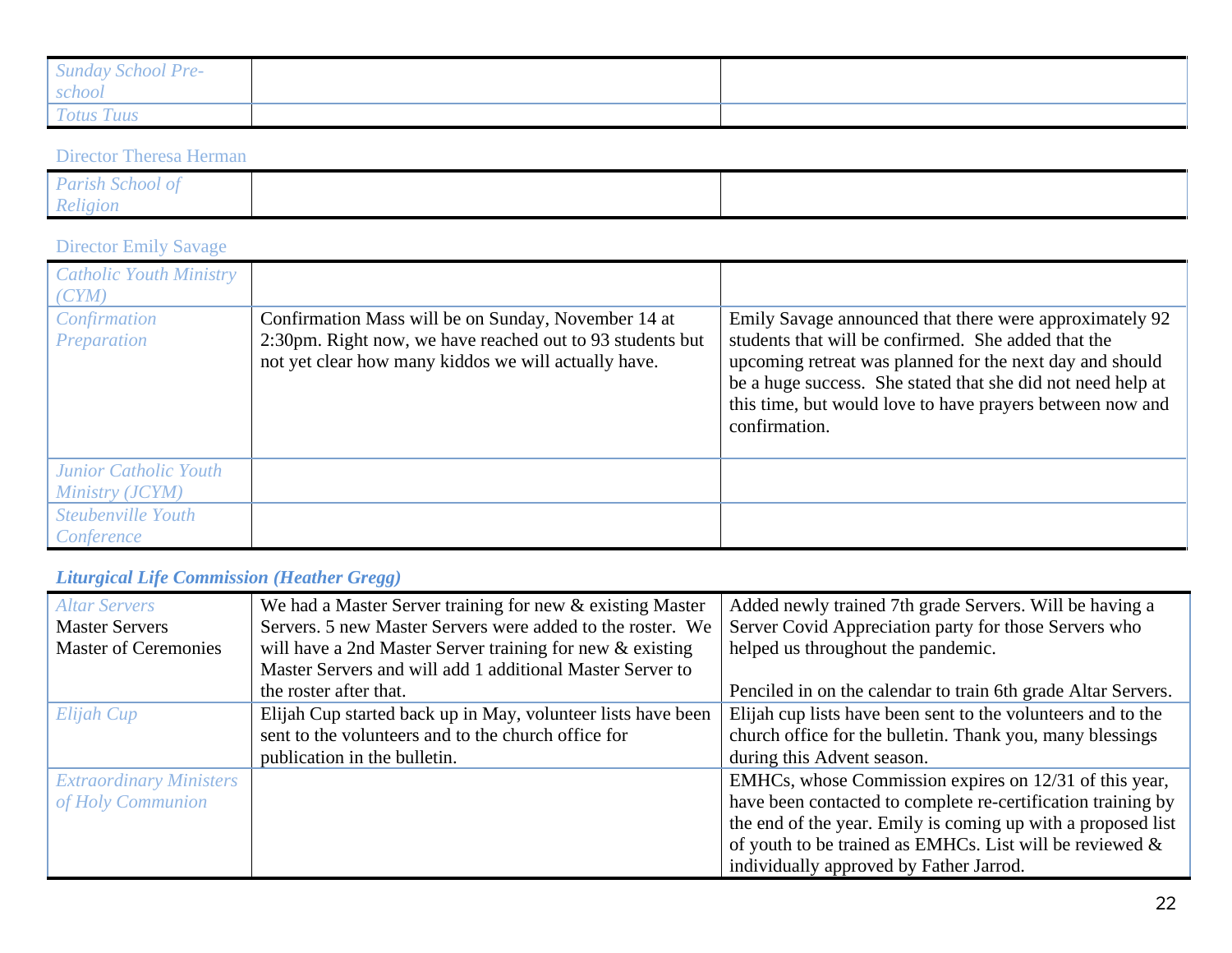| Lectors                     | 57 of 178 Lectors have returned. We added 5:30 Lectors            | Added a handful of Lectors to our Roster, some returning &     |
|-----------------------------|-------------------------------------------------------------------|----------------------------------------------------------------|
|                             | back in along with the weekend Lectors.                           | some new. Emily Riggs does personal training for these         |
|                             |                                                                   | parishioners as they come forward.                             |
|                             | We successfully transitioned one of our 9th grade girls, who      |                                                                |
|                             | was an active Altar Server but who can no longer serve, to a      |                                                                |
|                             | Lector keeping her involved in a ministry.                        |                                                                |
| <b>Liturgical Vestments</b> | Making more Corporals and Purificators. Laundered main            | Made new Purificators, Corporals and Hand towels               |
| and Fabrics                 | altar cloth. Making new missalette covers. Placed hold on         |                                                                |
|                             | trimming Chasubles with lace. Making new Altar cloth for          |                                                                |
|                             | CGS. Hope the new main altar cloths are working out fine.         |                                                                |
| Liturgy of the Hours        |                                                                   |                                                                |
| <b>Offertory Gifts</b>      | Offertory Gifts at weekend Masses will resume the 1 <sup>st</sup> |                                                                |
|                             | weekend of December.                                              |                                                                |
| <b>Parish Prayer Box</b>    |                                                                   |                                                                |
| <b>Pre-Mass Rosary</b>      |                                                                   | Hopefully get new members through the stewardship forms.       |
| Leader                      |                                                                   |                                                                |
| <b>Sacristans</b>           | We have added one additional Sacristan, to take the place of      | First weekend of December we return to bringing down the       |
|                             | a High School graduate, and are in the process of training 2      | Offertory gifts. Sacristans were notified to plan for that re- |
|                             | more.                                                             | implementation.                                                |
|                             |                                                                   |                                                                |
|                             |                                                                   | Trained a new 10:00 Sacristan to replace one who left for      |
|                             |                                                                   | college. Added a 11:30 Sacristan to rotate & cover sub         |
|                             |                                                                   | needs. Finally filled the 8:00 a.m. Thursday morning           |
|                             |                                                                   | Sacristan opening.                                             |
|                             |                                                                   |                                                                |
|                             |                                                                   | Could the sacristan instructions be reviewed, the last edits   |
|                             |                                                                   | were made pre-COVID?                                           |

### Director Rev. C. Jarrod Lies

| <i>Extraordinary Form</i><br>Masses          | $\int$ Oct 4 <sup>th</sup> Mass was beautiful with about 250 people in<br>attendance. |  |
|----------------------------------------------|---------------------------------------------------------------------------------------|--|
| <b>Healing Masses and</b><br><b>Services</b> |                                                                                       |  |
| Liturgical Calendar                          |                                                                                       |  |

#### Director Sr. Stephanie

| .                 |  |
|-------------------|--|
| AOUT <sup>c</sup> |  |
|                   |  |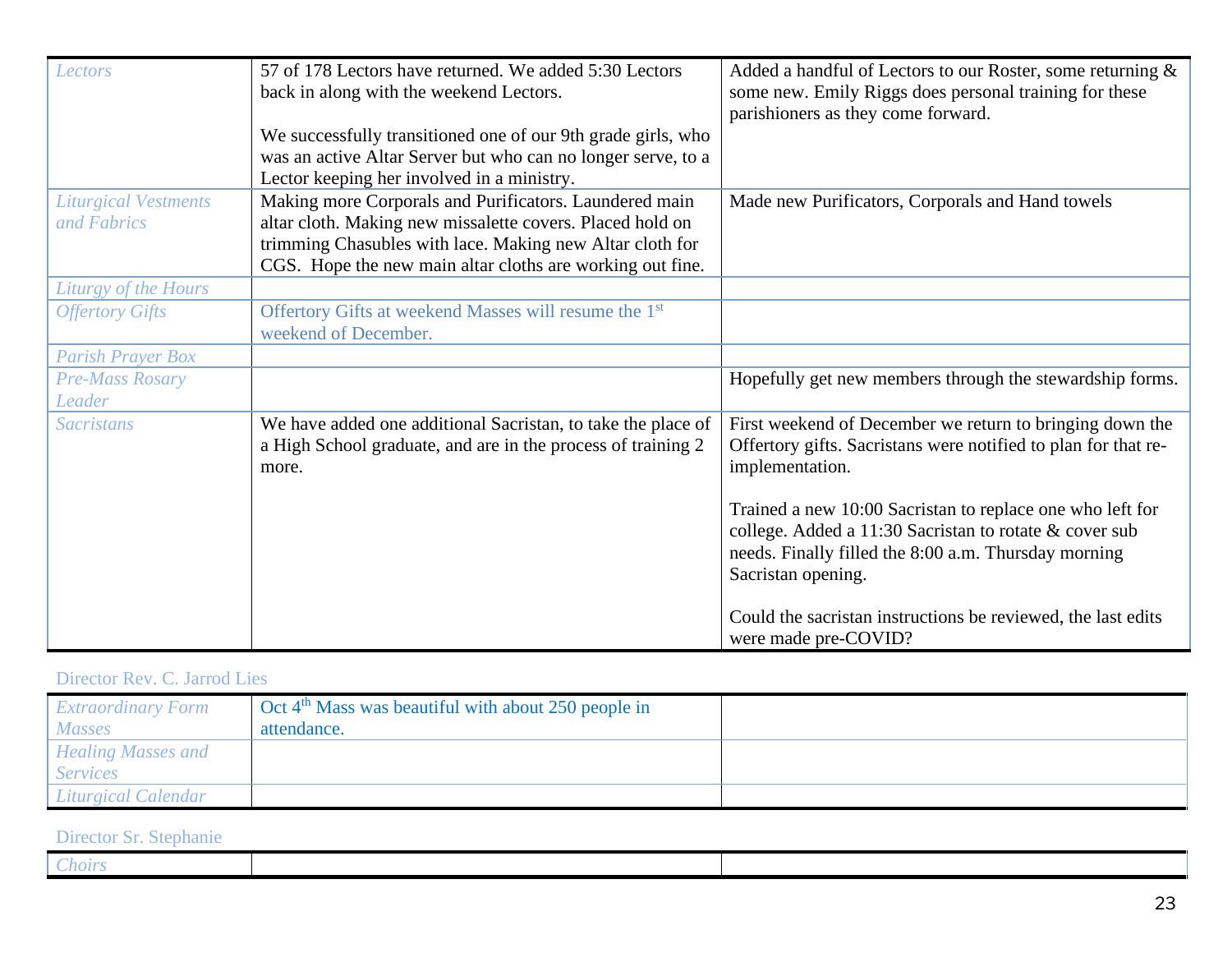| Organ Lessons |
|---------------|
|               |

### **SCHOOL COUNCIL**

| <b>MEMBERS</b> | Liz Woydziak (chair)            | Members in attendance:          |
|----------------|---------------------------------|---------------------------------|
|                | Bernadette Walters (vice chair) |                                 |
|                | Kristen Hauserman (secretary)   | Bernadette Walters (vice chair) |
|                | Chad Cox                        | Carissa Palacioz-Domebo         |
|                | Carissa Palacioz-Domebo         | Matt Voegeli                    |
|                | Matt Voegeli/Elizabeth Voegeli  | Elizabeth Voegeli               |
|                | Ramon Reynaga                   | <b>Chrissy Engel</b>            |
|                | Chrissy Engel                   | Fey Barles                      |
|                | Mary Carter                     | Mary Carter                     |
|                | Fey Barles                      |                                 |
|                |                                 |                                 |
|                | Ad hoc: Billy Lubbers           |                                 |

#### *General Discussion*

| <b>New Members</b>           | Is growth anticipated, or are we at a stable number? 3 or 4<br>members will rotate off this year. | Growth is anticipated; we need to invite new members<br>earlier; we will use new stewardship lists |
|------------------------------|---------------------------------------------------------------------------------------------------|----------------------------------------------------------------------------------------------------|
|                              |                                                                                                   |                                                                                                    |
| <b>Home Visit Volunteers</b> | Mary Carter                                                                                       |                                                                                                    |
| <b>Pastoral Address</b>      | Trifold to be reused, print out volunteer opportunities?                                          | Good turn-out; reminders sent for Wednesday's meeting-                                             |
|                              | Two events - How many council members at each event?                                              | Thank you for helping with sign-in                                                                 |
|                              | Attendance on computers again? Another system would be                                            |                                                                                                    |
|                              | more efficient.                                                                                   |                                                                                                    |
| Alumni Outreach              | Carissa Palacioz-Domebo                                                                           | NEON CRM software- Day of Giving postcards ordered                                                 |
|                              |                                                                                                   | for Feb. $1st 24$ hour event of fund raising;                                                      |
|                              | Liz will check with Alexa on progress or needs.                                                   |                                                                                                    |
| Principal's Report           |                                                                                                   |                                                                                                    |
| <b>School Anniversary</b>    | Dueling Pianos April 2                                                                            |                                                                                                    |
|                              |                                                                                                   |                                                                                                    |
|                              | Confirmed Date. Next Steps? Any notable in our alumni                                             |                                                                                                    |
|                              | ranks?                                                                                            |                                                                                                    |

#### *Tasks*

| under<br>onsidering adding<br>Goals<br>Advancement | $\cdots$<br>and<br>∠ana<br>starting<br>Jpdate<br>Hal<br>Kitchen<br>. roof<br>on<br><b>Facilities</b> |
|----------------------------------------------------|------------------------------------------------------------------------------------------------------|
| ommunication/<br><b>Goals</b>                      | $\overline{ }$<br>7th<br><b>NOV</b>                                                                  |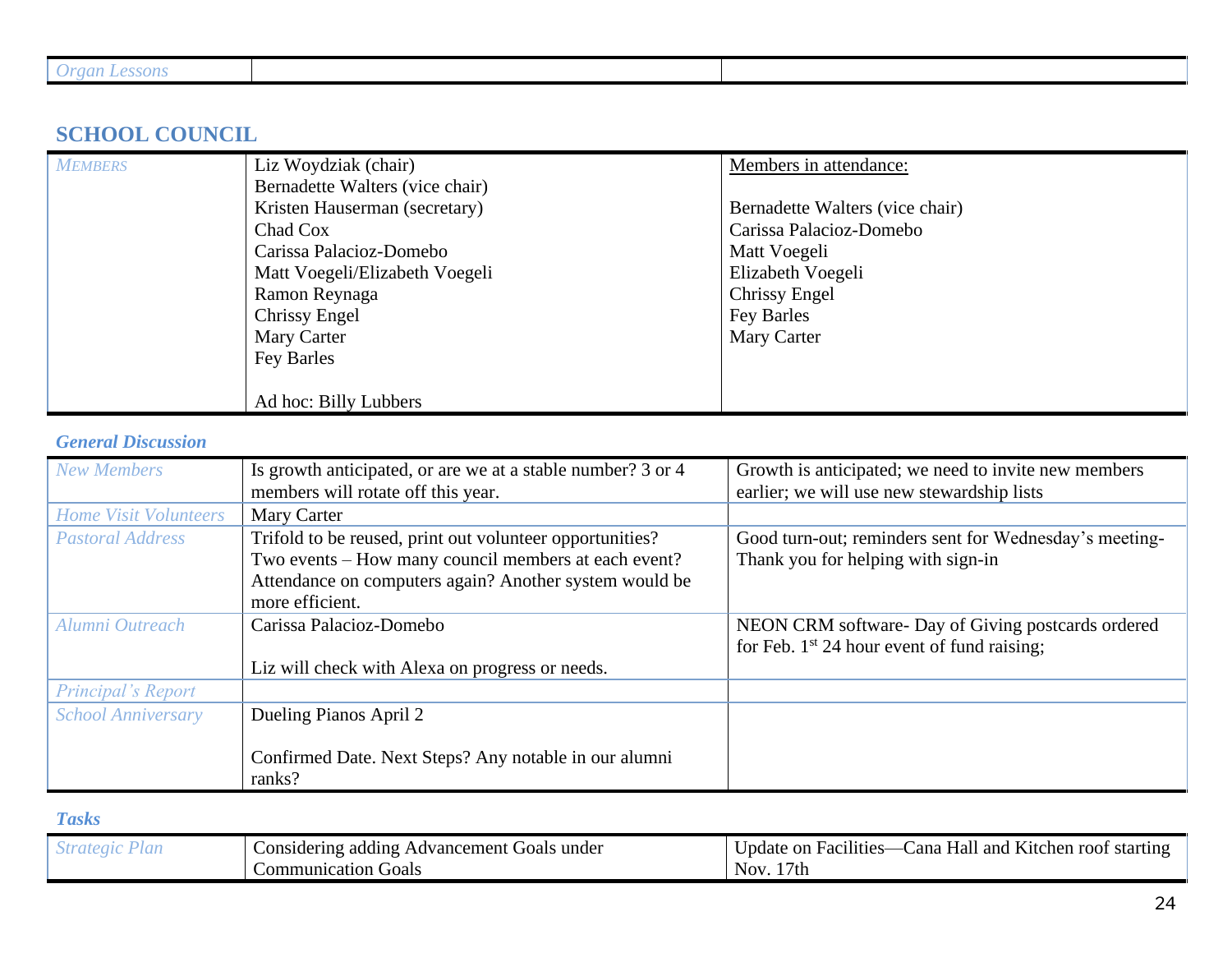| <b>Committees</b>     |                                                                                                                                                                                             |                                                                                                                                                                                                  |
|-----------------------|---------------------------------------------------------------------------------------------------------------------------------------------------------------------------------------------|--------------------------------------------------------------------------------------------------------------------------------------------------------------------------------------------------|
| Academics/Enrollment  | Pray and Play has been successful. The suggestion to give<br>older kids extra credit/jeans day or to even earn a school wide<br>jeans day to solidify their leadership roles in the school. | December- Christmas Party; January personal time for<br>meeting with Fr. Jarrod—Jan.19 <sup>th</sup> or 26 <sup>th</sup> ;                                                                       |
|                       |                                                                                                                                                                                             | COVID Updates—today ended mask mandates for several                                                                                                                                              |
|                       | Next year- add clubs and stewardship opportunities?                                                                                                                                         | grade levels; 20 classrooms not in masks; no new cases this<br>week will eliminate all masks on Monday; antigen testing                                                                          |
|                       | Playground balls were a huge hit!                                                                                                                                                           | successful in keeping kids in schools; median is 10<br>students testing per day; 53 highest count;                                                                                               |
|                       | Fun Night – plans underway, wine and bourbon pulls, silent<br>auction, games spread out, no costume contest,<br>Haunted hallway is back.                                                    | WSU Molecular Lab-looses funding Nov. 20 <sup>th</sup> but schools<br>are funded differently and testing will continue, however,<br>process of the test could go to State testing lab in Salina, |
|                       |                                                                                                                                                                                             | which will take more time to process; 144 tests processed<br>through WSU plus Dandurand those sent directly to lab.                                                                              |
|                       |                                                                                                                                                                                             | Pray for support in our efforts in keeping kids in school.                                                                                                                                       |
|                       |                                                                                                                                                                                             | Confirmation on Sunday-retreat on Friday                                                                                                                                                         |
|                       |                                                                                                                                                                                             | <b>Book Fair next week</b>                                                                                                                                                                       |
|                       |                                                                                                                                                                                             | We need to promote Formed.org in Flash                                                                                                                                                           |
| Catholicity           | Janet Eaton will attend our next meeting.                                                                                                                                                   | Janet will not reschedule her visit with our Council                                                                                                                                             |
| <b>Communications</b> | Discussed Book distributed at the last meeting. Members                                                                                                                                     | Give our Admission and Enrollment Form to                                                                                                                                                        |
|                       | found it insightful.                                                                                                                                                                        | <b>Communication Council for New Membership Packets</b>                                                                                                                                          |
| <b>Facilities</b>     | Parish Workday will benefit school grounds, especially the                                                                                                                                  |                                                                                                                                                                                                  |
|                       | bushes and benches in the high traffic areas.                                                                                                                                               |                                                                                                                                                                                                  |
| Technology            | No updates at this time.                                                                                                                                                                    | E-Rate Funding—200 Chromebooks, 100 hotspots; 40<br>iPads                                                                                                                                        |
|                       |                                                                                                                                                                                             |                                                                                                                                                                                                  |

### **STEWARDSHIP COUNCIL**

| <b>MEMBERS</b> | Winston and Sally Kenton, Sandi Baalman, Steve and Julia | Members in attendance: |
|----------------|----------------------------------------------------------|------------------------|
|                | Herman, Vince and Misty Vopat, Stan and Christina Bluml, |                        |
|                | Dan and Lori Hamel, Jerrod and Alison Schuster, Vicki    |                        |
|                | Keller                                                   |                        |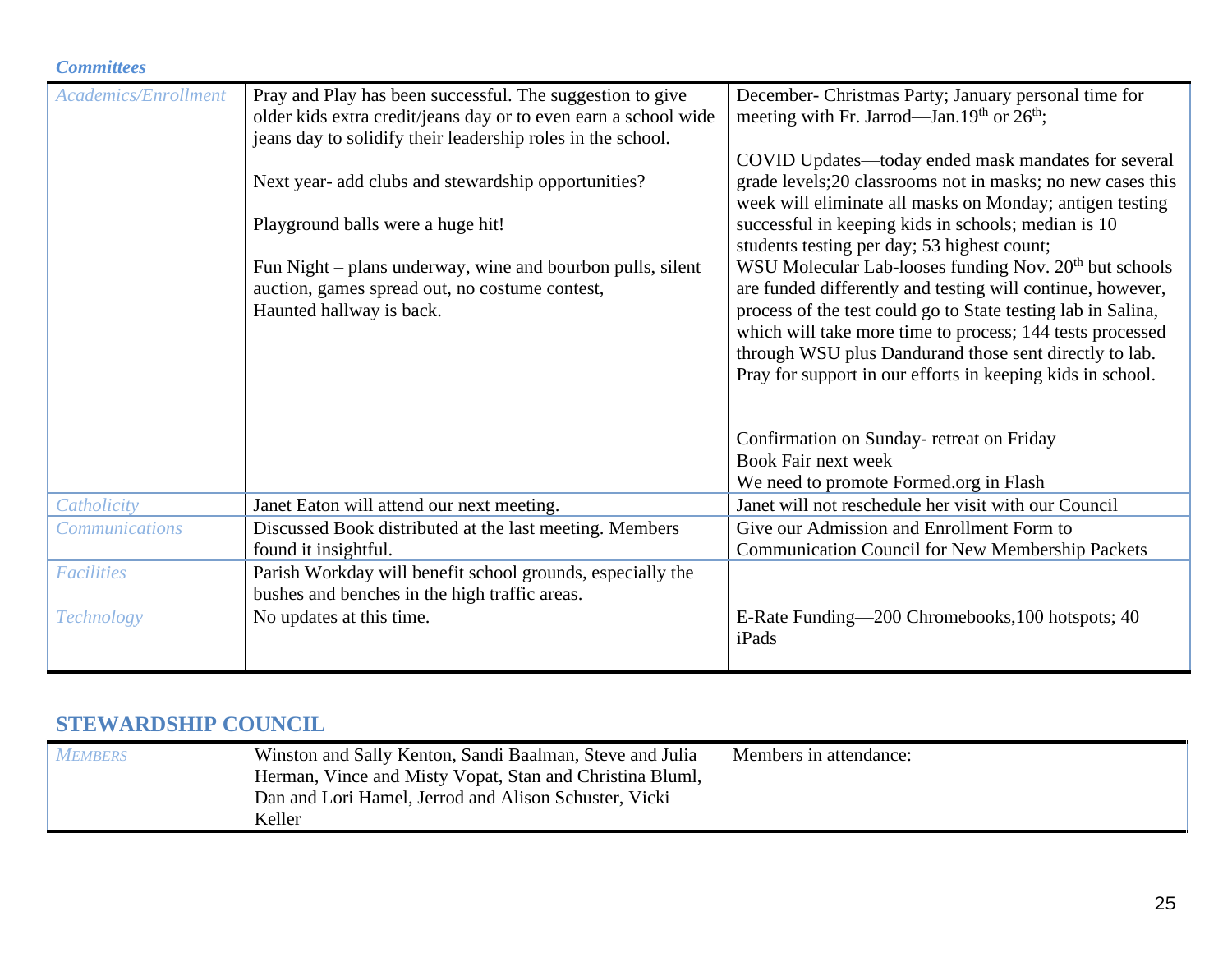| <b>Renewal Checklist</b><br>Parish Dinner – all SC members need to attend and serve<br>as greeters – be there at $5$ p.m.<br>Pastoral Address – Pat Burns shared his thoughts about<br>the address and offered to talk with Father Jarrod for any<br>other direction he may want to give. Christina to send<br>brief outline of the address to all.                                                     | No Minutes Received from the Stewardship Council |
|---------------------------------------------------------------------------------------------------------------------------------------------------------------------------------------------------------------------------------------------------------------------------------------------------------------------------------------------------------------------------------------------------------|--------------------------------------------------|
| Ministry Fair – letter from Steve has been sent, tables are<br>reserved. Ministry leaders should be contacted to remind<br>them about either having a table or help staff.<br>Stewardship Council will have a table and will help staff<br>and parishioners can drop off their Stewardship forms at<br>the table. Stewardship form drop boxes will be updated.<br>(Forms will be mailed by October 28). |                                                  |

### *Task Reports*

| <b>Dates/Actions</b> | DATES TO REMEMBER – Set dates on everyone's<br>calendar:<br>Pastoral Address and Ministry Fair – November 6<br>$\bullet$<br>$\& 10$<br>Lay witness talks $-$ November 13-14<br>Commitment Weekend – November 20-21<br><b>NEW!</b> Stewardship Council Potluck/Renewal<br>Postcards – November 23<br><b>NEW!</b> Ministry Leader Breakfast – hand out lists<br>from renewal forms $-$ <b>January 15</b> |  |
|----------------------|--------------------------------------------------------------------------------------------------------------------------------------------------------------------------------------------------------------------------------------------------------------------------------------------------------------------------------------------------------------------------------------------------------|--|
| Lay Witness Talks    | November 13-14<br>Lay witness talks $-$ the following were discussed:<br>YES - Jeremy & Melissa Lezinak<br>YES - Dan & Lori Hamel<br>YES – Ryan and Megan Deichtler                                                                                                                                                                                                                                    |  |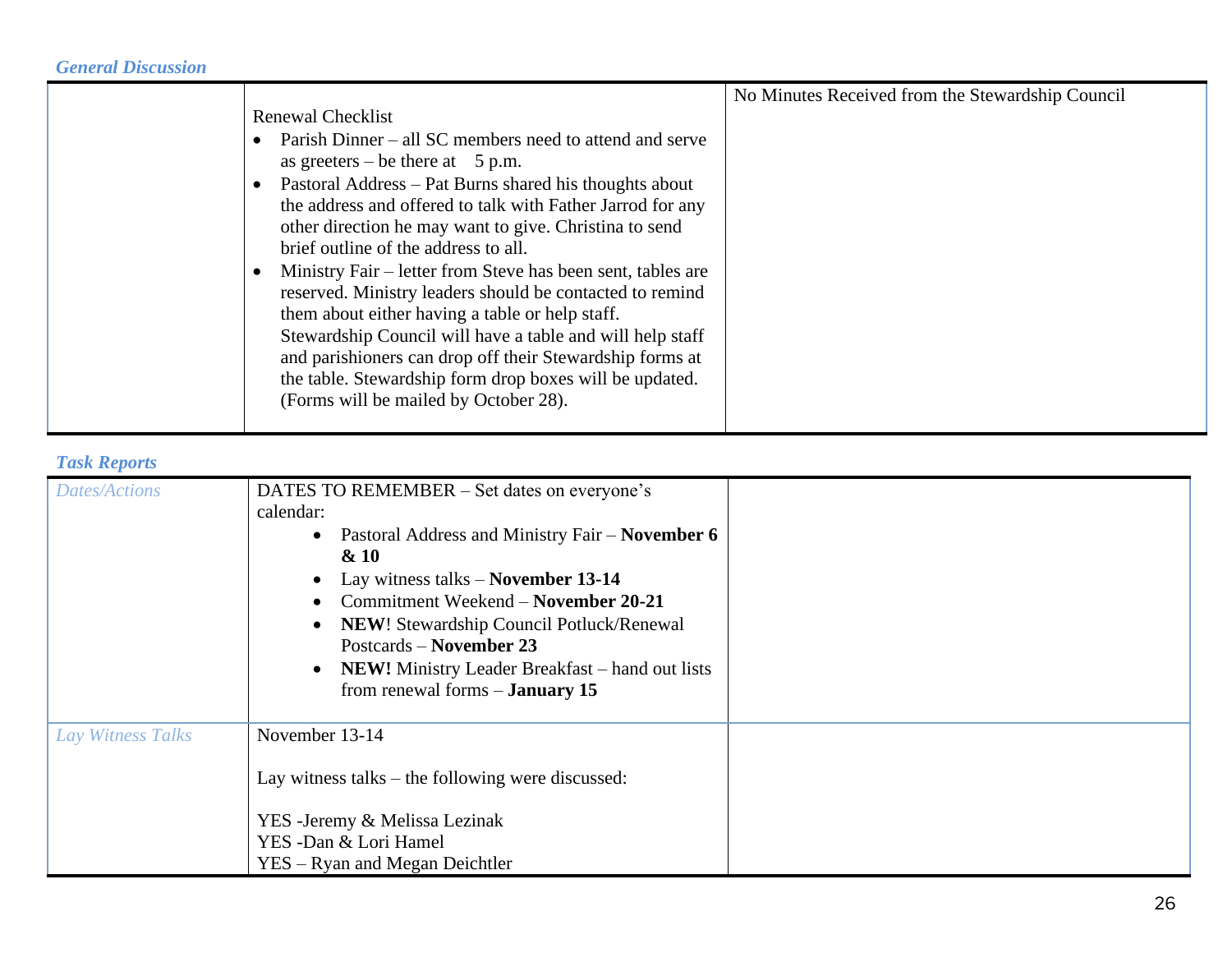| YES - Michael Bitting           |  |
|---------------------------------|--|
| YES - Dan & Samantha Berry -    |  |
| YES - Noah & Amber Kluge -      |  |
| YES - Anthony $&$ Tori Seiler – |  |

### *Formation Commission*

| <b>Parish Group</b><br><b>Presentations</b> |                                                                                                                                                                                                                                                                                                         |  |
|---------------------------------------------|---------------------------------------------------------------------------------------------------------------------------------------------------------------------------------------------------------------------------------------------------------------------------------------------------------|--|
| <b>Communications</b>                       | 2021 Renewal Communication Plan<br>Council members reviewed the Stewardship Form and<br>gave initial edits/comments. Any other edits/comments<br>can be sent to Sandi.<br>Put our snippets into "use" through various parish media<br>(bulletin, Vernacular, website, social media, renewal<br>packet). |  |
| <b>Baptismal Preparation</b>                |                                                                                                                                                                                                                                                                                                         |  |
| <b>Marriage Preparation</b>                 |                                                                                                                                                                                                                                                                                                         |  |
| <b>New Parishioners</b>                     |                                                                                                                                                                                                                                                                                                         |  |

### *Liturgical Hospitality Commission*

| Greeters             |                                                                        |  |
|----------------------|------------------------------------------------------------------------|--|
| <b>Ushers</b>        |                                                                        |  |
| <i>Welcoming and</i> | A Ministry Leader Breakfast will be held on January 15 <sup>th</sup> . |  |
| Hospitality          | And a welcome Breakfast for New Parishioners has been                  |  |
|                      | scheduled for January 16 <sup>th</sup> at 10:00 am in Clare Hall.      |  |

#### *Renewal Commission*

| Fair                     |  |
|--------------------------|--|
| <b>Parish Dinner</b>     |  |
|                          |  |
| Renewal Package          |  |
| <b>Testimonials (Lay</b> |  |
| Witness)                 |  |